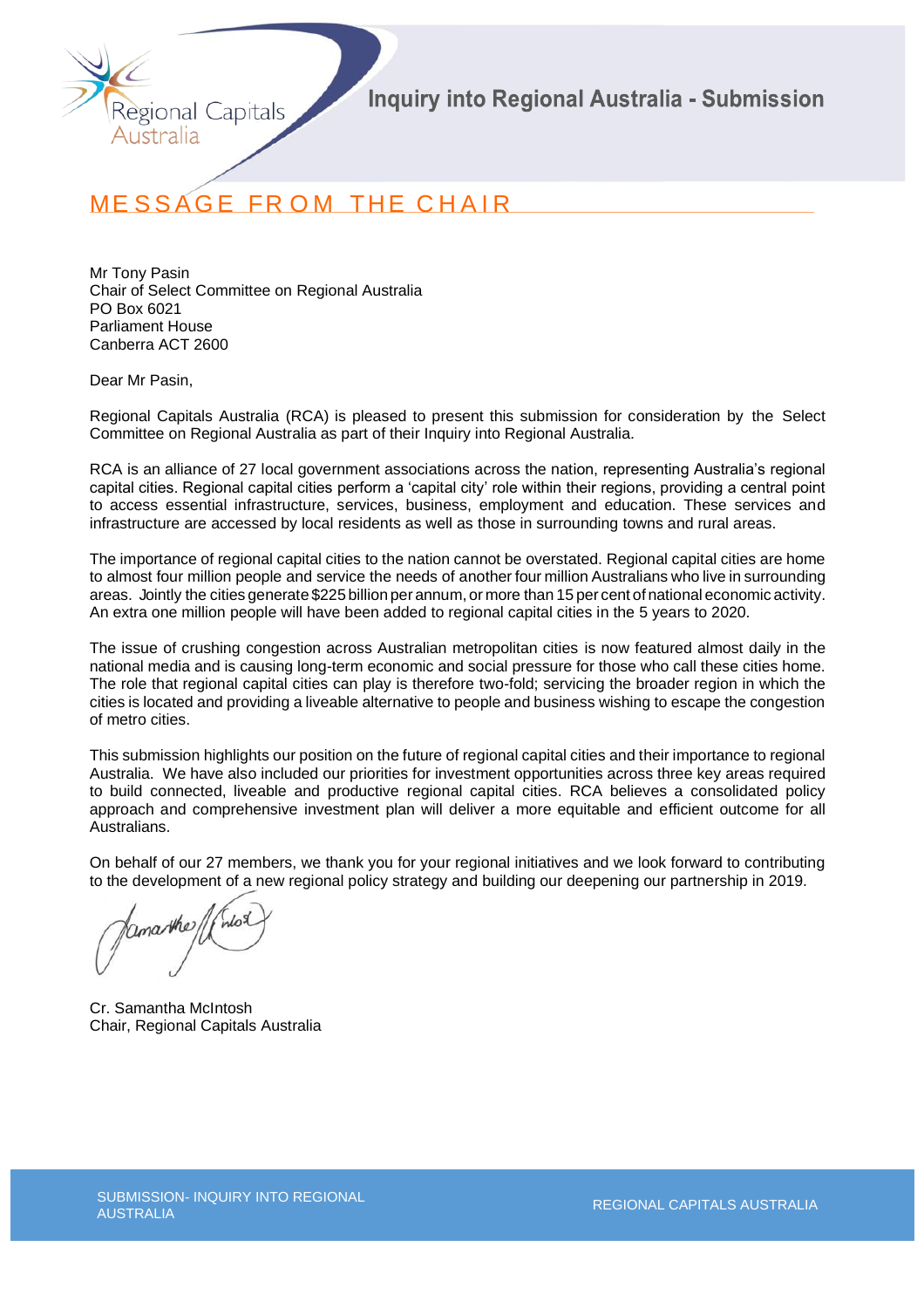

# **Table of Contents**

| Regional City Hubs and Hinterland Spokes - A National Network Supporting Australia's |  |
|--------------------------------------------------------------------------------------|--|
|                                                                                      |  |
|                                                                                      |  |
|                                                                                      |  |
|                                                                                      |  |
|                                                                                      |  |
|                                                                                      |  |
|                                                                                      |  |
|                                                                                      |  |
|                                                                                      |  |
|                                                                                      |  |
|                                                                                      |  |
|                                                                                      |  |
|                                                                                      |  |
|                                                                                      |  |
|                                                                                      |  |
|                                                                                      |  |
|                                                                                      |  |
|                                                                                      |  |
|                                                                                      |  |
|                                                                                      |  |
|                                                                                      |  |
|                                                                                      |  |
|                                                                                      |  |
|                                                                                      |  |
|                                                                                      |  |
|                                                                                      |  |
|                                                                                      |  |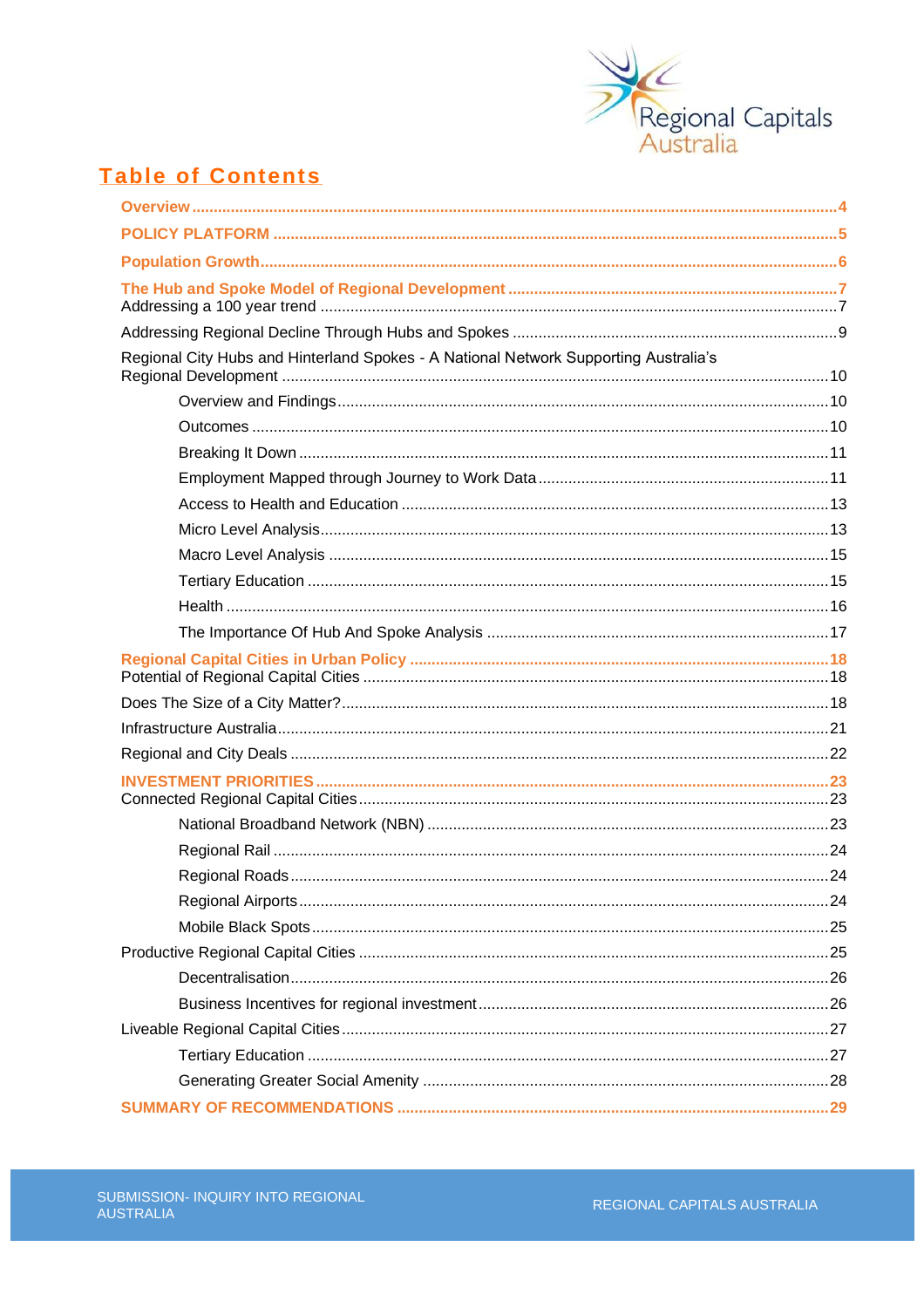

# Table of Figures

| Figure 6: Australian national journey to work network (2011) - Source: Regional Australia Institute  11 |  |
|---------------------------------------------------------------------------------------------------------|--|
|                                                                                                         |  |
|                                                                                                         |  |
|                                                                                                         |  |
|                                                                                                         |  |
|                                                                                                         |  |
|                                                                                                         |  |
|                                                                                                         |  |
|                                                                                                         |  |
|                                                                                                         |  |
| Figure 18: Remoteness Index of regional capitals with average hub and spoke scores for access           |  |
|                                                                                                         |  |
|                                                                                                         |  |
|                                                                                                         |  |
|                                                                                                         |  |

# **For more information:**

Rachael Sweeney Secretariat Services Regional Capitals Australia P: (03) 8658 5715 E: [Secretariat@regionalcapitalsaustralia.org](mailto:Secretariat@regionalcapitalsaustralia.org) [www.regionalcapitalsaustralia.org](http://www.regionalcapitalsaustralia.org/)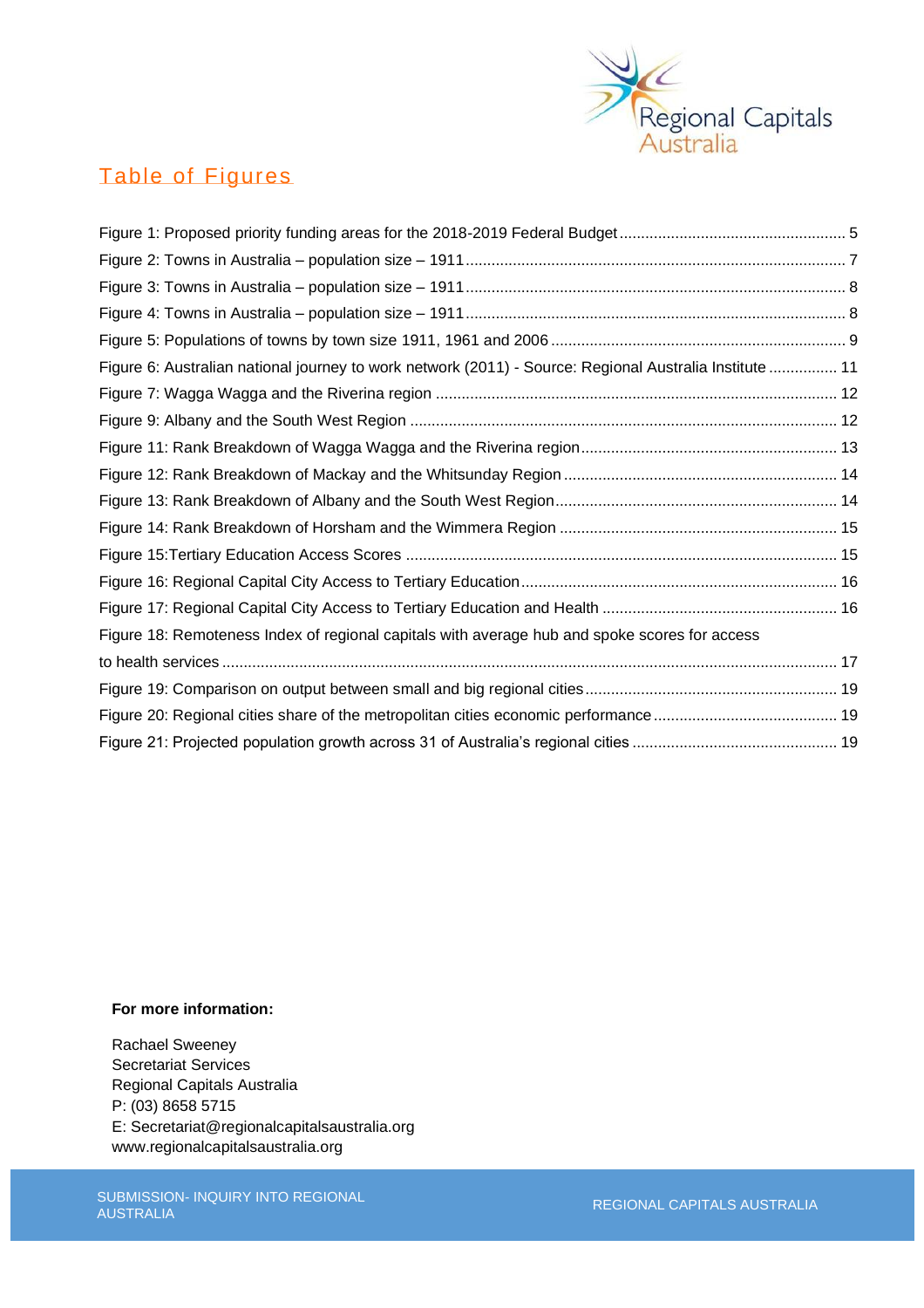

# **Overview**

Vibrant and productive regional capital cities are key to Australia's sustainability and prosperity.

Regional capital cities are also growing - all Regional Capitals Australia (RCA) members are striving to continue this trend and as such have a growth agenda for their communities.

This growth has a historical as well as a modern context. The growth of Australia's regional cities is a 100-year trend, which began when residents of smaller rural towns were seeking more services, infrastructure and non-agriculture based employment, began moving to the larger population centres located in their regions.

Due to this growth regional cities have taken on a 'capital city' role, acting as service hubs for their region. These services and infrastructure are accessed by local residents as well as those in surrounding towns and rural areas; every day, eight million Australians rely on regional capital cities for their everyday needs.

In addition to the service hub role, growth in regional capital cities can also be attributed to Australia's strong immigration rate and more recently, our member cities providing urban centres which are the liveable and affordable alternative to the congested major capitals.

As has been the topic of national discussion over the past 12 months, Australia is growing – rapidly. According to the latest ABS data, Australia's overall population increases by one person every 1 minute and 23 seconds.

Meeting the cost of this growth will be challenging - Infrastructure Australia puts the cost of addressing the national infrastructure deficit anywhere between \$450 - \$700 billion. Federal and State Governments cannot afford to allow this gap to widen.

However any efforts to limit the population growth of Australia would in turn limit the economic growth of Australia. In February 2018 during an ABC interview, Prime Minister Scott Morrison stated that cutting permanent migration would put a between \$4-5 billion burden on the budget and would also result in a reduction of skilled intake.<sup>1</sup>

RCA's members across regional capital cities see themselves as a solution to the congestion problems of the major metropolitan cities. They have advocated for the regional migration measures and connectivity infrastructure outlined in the Australian Government's population plan.

However more must be done to ensure the population growth and its benefits occurs more evenly throughout the nation. In their recent audit Infrastructure Australia confirmed that a key challenge for regional centres were lags in infrastructure and access to services, particularly in connectivity and liveability investment. These lags create the risk of regional capital cities being left behind – a scenario that will only widen the gaps between regions and metropolitan cities if left to unfold.

The positions and investment opportunities outlined in this submission are aimed at informing the Select Committee of the need to put regional capital cities front and centre in any recommendations to government on the formation of urban and regional policy.

1 ABC Insiders Sunday 25 November 2018 https://iview.abc.net.au/show/insiders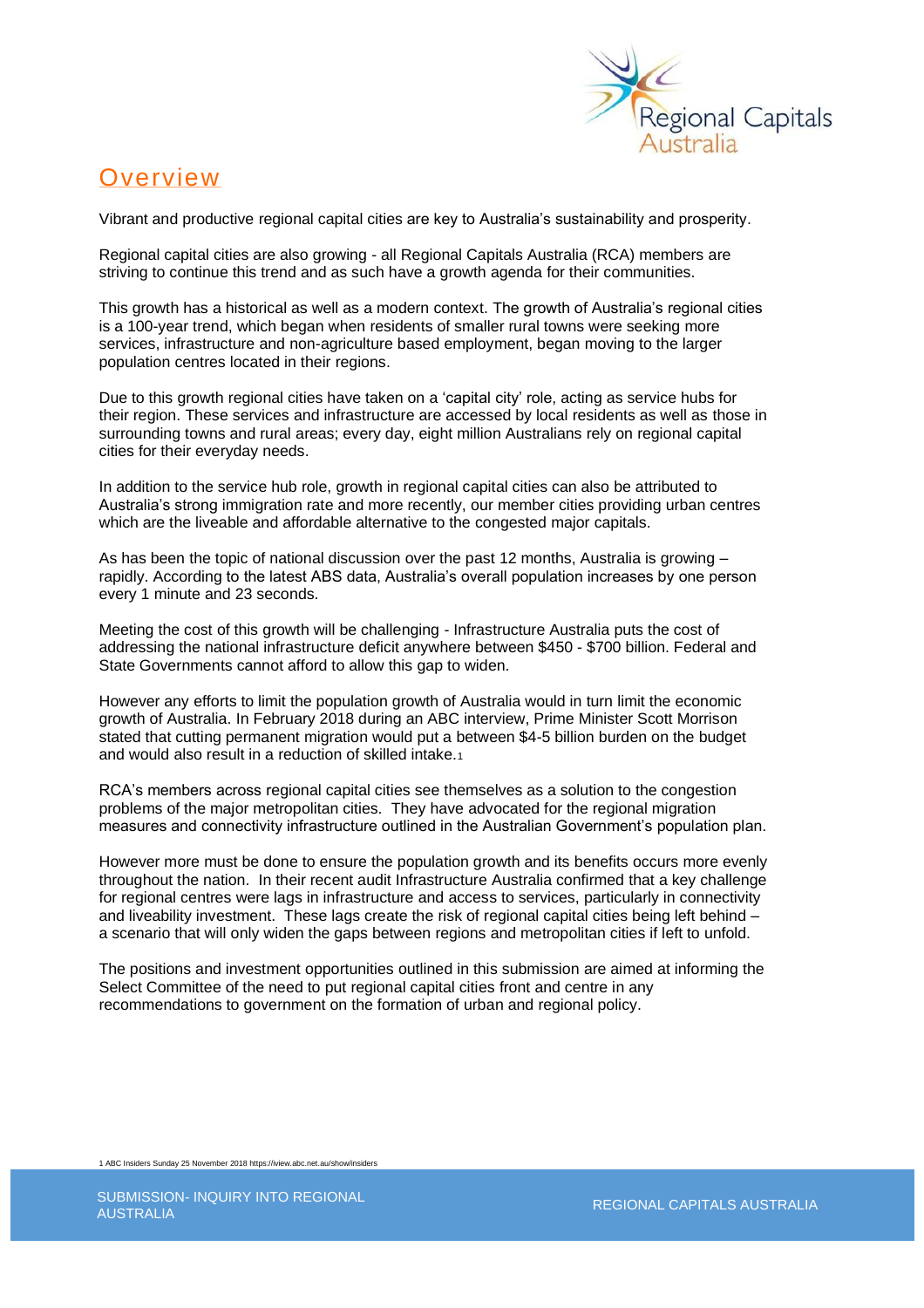

# POLICY PLATFORM

RCA's vision is to grow regional capital cities that are:

- 1. **Strong service centres**: that continue to be a central point to access essential infrastructure, services, business, employment and education;
- 2. **Easing the metropolitan congestion:** encouraging regional migration and decentralisation options for new and existing residents and businesses can take the pressure of major metropolitan capitals;
- 3. **An affordable alternative:** providing affordable housing and industry industrial land options for families and business seeking to avoid the inflated housing markets of the major metropolitan capitals.

To achieve this vision we must continue to build regional capital cities that are:

- 1. **Connected:** with roads, rail, airports, broadband and mobile telecommunications;
- 2. **Productive:** with diverse economies that can be built with government and private sector decentralisation and skilled labour shaped through strong tertiary education opportunities; and
- 3. **Liveable:** with high levels of essential services, social amenities and a continued supply of affordable housing options.

<span id="page-4-0"></span>

## *Figure 1: Proposed priority funding areas for the 2018-2019 Federal Budget*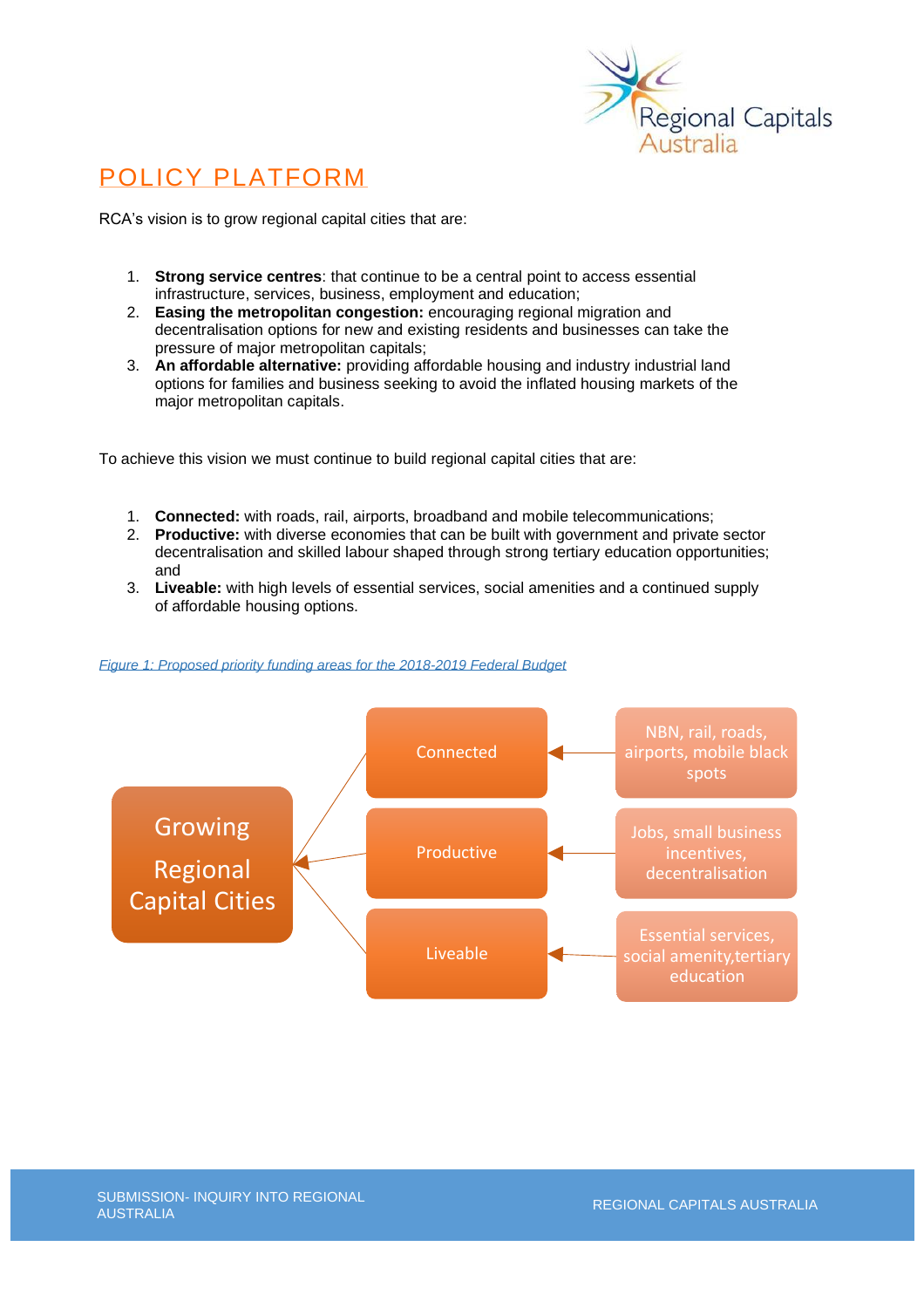

# Population Growth

This year the government took important steps towards dealing with this issue, announcing national population aims to address two problems – reduce metropolitan congestion and grow the regions that have aspirations to do so.

Our member cities have welcomed this plan as we all have aspirations to grow. In a large part because of the need for skilled workers to fill the more than 47,000 vacant positions in our regions but also because our member cities believe that greater populations will safe guard the liveability and amenity of Australia's regions and there is a strong belief that diversity is good for our thriving communities.

Any plan that seeks to re-address the passive way successive government have allowed our nation to grow is absolutely good for everyone. Of course inaction is no longer an option, in 2018 the nation hit 25 million two decades earlier than expected. The vast under-estimation of growth over this period means that the nation lost 20 years of the planning and investment needed to support a liveable and productive nation.

Most of Melbourne and Sydney's growth is being accommodated in new suburbs. In these suburbs there is little in place by way of roads, rail, airports, hospitals, universities, theatres, arts centres and most importantly jobs are all in short supply. This is not the case in regional cities.

As governments have sought to address the issue through a bigger infrastructure agenda, more congestion is created. So the costs to individuals and families grow, anyone who has spent time during peak hour on public transport or the roads will know that the line of "please pardon our progress" is now wearing excessively thin.

More importantly than just dollars and cents is fairness. Regions need more people, not just to fill the average annual job vacancy rate of almost 18 percent but also to preserve high levels of access to services and infrastructure. To curb Australia's growth to meet the needs of Melbourne and Sydney is bad policy.

The Regional Australia Institute has found that that between 2011 and 2016, more than 400,000 moved from a capital city to a regional area.

While population growth in major metropolitan local government areas (10.5% for 2011-2016) was higher than regional areas, population growth in regional cities was not far behind.

Regional commuter towns and cities near major metropolitan cities grew by 9.3% across the same period, and other regional cities grew at a rate of 7.8%. Smaller regional cities located in inland communities grew by 3.3%, and even across the more isolated heartland regions populations did not decline but grew by 1.6%.

For those who say it is not possible to put proactive strategies in place to grow regional cities, they are out of step with the evidence of this strategy in many other developed nations which all have a greater distribution of growth.

Britain has a population of more than 65 million but only has one large city, London, which has a population of 8.7 million – all other cities in the country hover at 1 million or less. The US has a population of 327 million. There are just over 300 cities in the country and only 10 of these have more than 1 million residents. The largest city, New York, is 8.5 million, followed by Los Angeles at 4 million and Chicago at 2.7 million.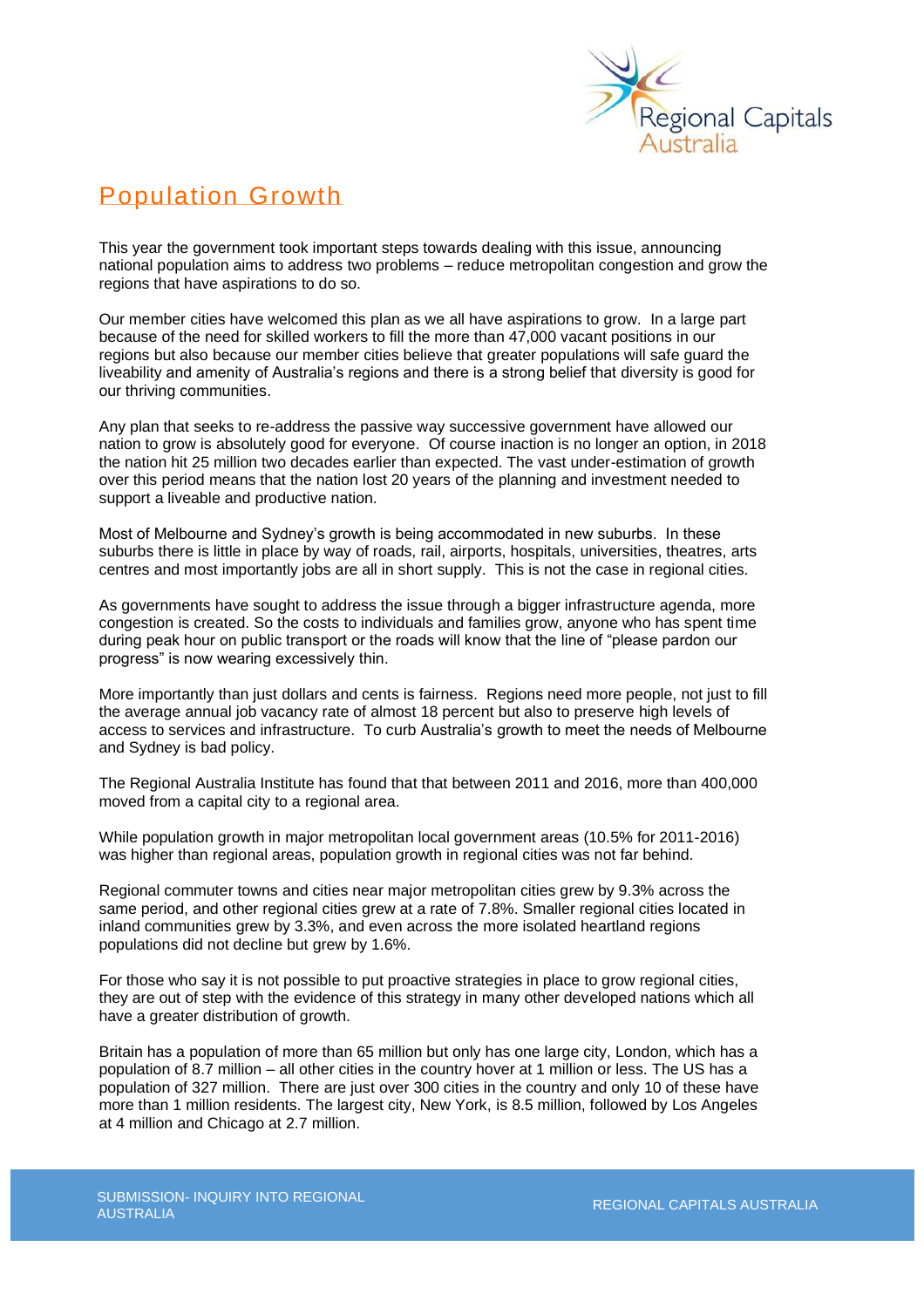

Growing regional cities will undoubtedly ease the metropolitan population squeeze, while also increasing the quality of life for those in the country.

The national population plan is necessary and there is no time to waste in implementing it, there is also a requirement to ensure successive governments do not reverse the settings that are established today. This plan requires a long-term, intergenerational commitment.

RCA also acknowledges that in the time of flood, fire and drought more must be done to combat the perception of regional living, as such our members have backed calls by the Regional Australia Institute to develop a new national awareness campaign to promote the opportunities of living in regional Australia, and help drive a population shift in coming decades.

The recommendation is part of the report by the institute: Regional Population Growth: Are We Ready? The report looks at the economic consequences of alternative population scenarios that could alleviate Australia's megacity future and supercharge regions.

#### RCA Recommendation

- 1. Ensure the Australian Government maintains an increasing and ongoing commitment to regional migration to allow for the policy to achieve it's intended purpose; and
- 2. The government commit to a regional living campaign that promotes the many benefits of living in a regional capital city.

# The Hub and Spoke Model of Regional Development

# **Addressing a 100 year trend**

Australian cities, towns and rural areas have undergone significant change over the last 100 years, however as outlined above, this change has been most transformational in regional Australia.

The Australian Government's Bureau of Infrastructure, Transport and Regional Economics (BITRE) report: Evolution of Australia's Towns (2014) mapped this change and clearly showed that over this period Australia's population has trended towards a preference for people wanting to live in urban environments.

As the images below show, in 1911 (Figure 1) the majority of people lived in towns of 3000 people or less; by 1961 (Figure 2) the preference was for cities of 15,000 – 30,000. By 2006, large regional cities were growing faster than the state capitals (Figure 3 and 4).

The report stated: "The consistent decline in the share of Australia's regional population compared to the major cities occurred in parallel with increasing urbanisation within regional areas... while the population share for towns and rural residents [in regional area] as a whole has been declining...regional cities have and continue to grow" (p66).

<span id="page-6-0"></span>*Figure 2: Towns in Australia – population size – 1911*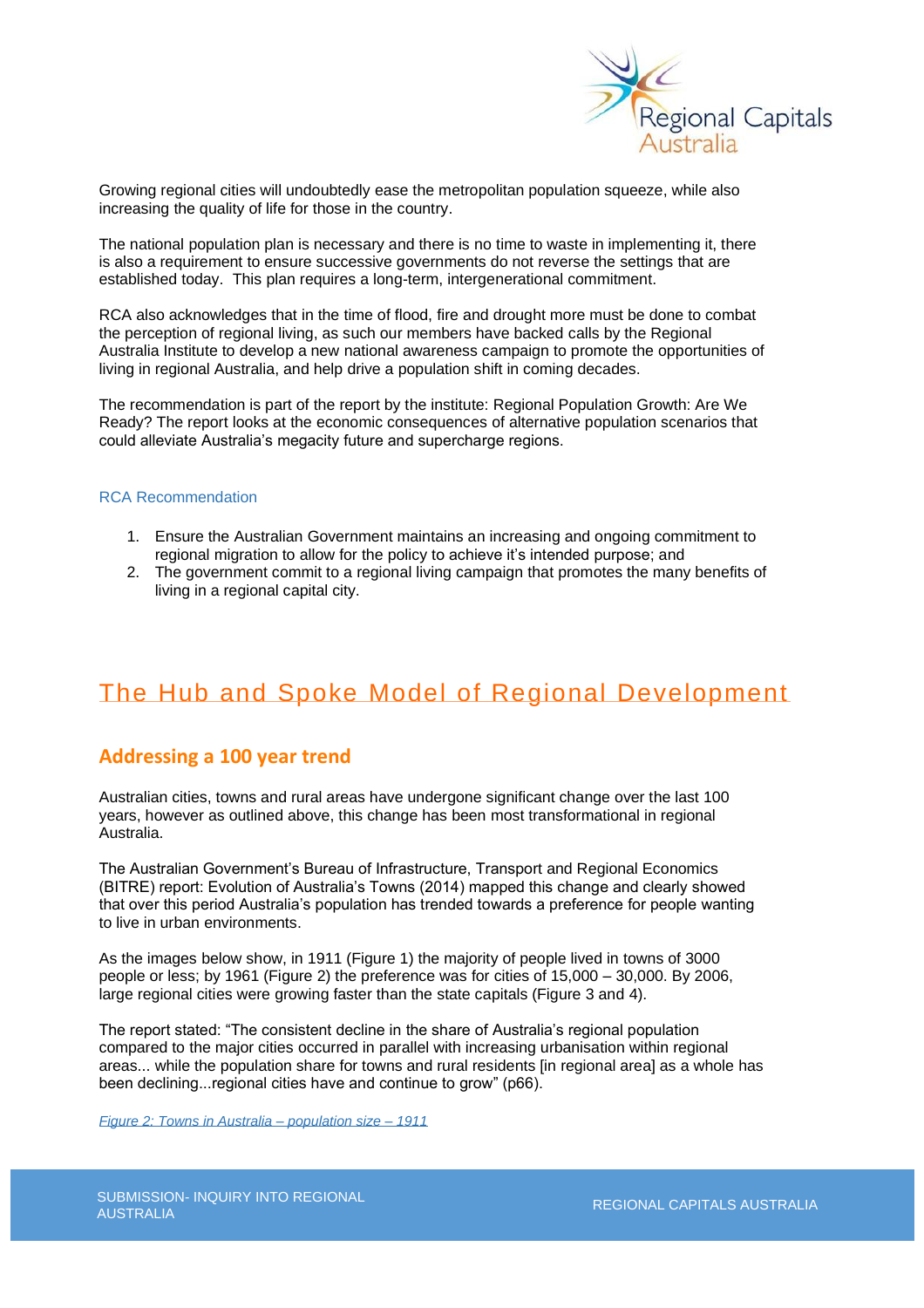



<span id="page-7-0"></span>*Figure 3: Towns in Australia – population size – 1911*



<span id="page-7-1"></span>*Figure 4: Towns in Australia – population size – 1911*

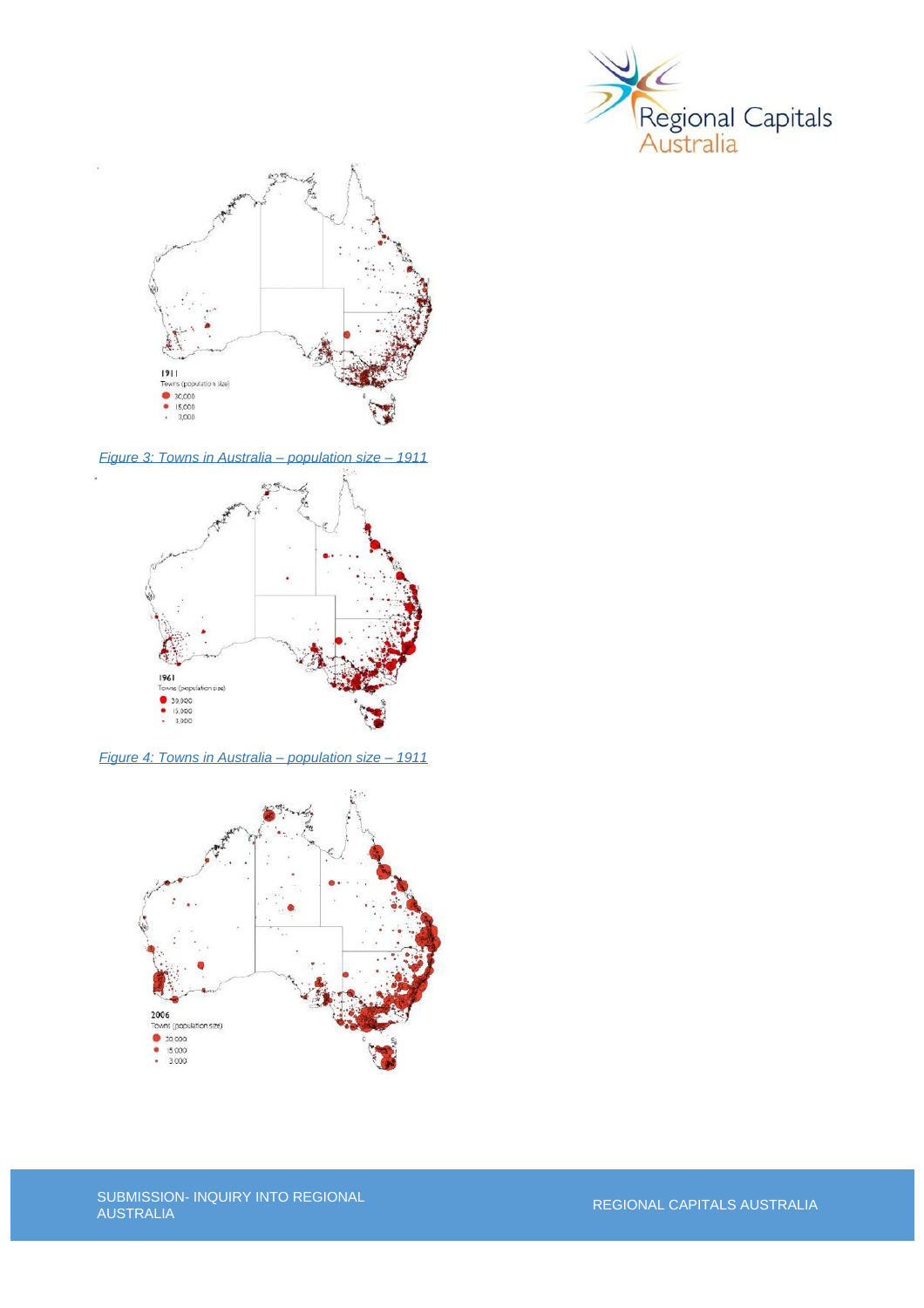

 $30$ ach catego  $15$  $1.0$ of per 0.5 - 128 PD 32 govern vn size (population) 1911 3 1961 3 2006 Note: Data does not include the five major capitals Source: BITRE analysis of ABS/CBCS Censuses 1911, 1961 and 2006.

<span id="page-8-0"></span>*Figure 5: Populations of towns by town size 1911, 1961 and 2006*

This change in living patterns was also highlighted in the recent Productivity Commission (PC) review: *Transitioning Regional Economies – Interim Report (2017).* The PC also concluded there was a trend of consolidation from smaller towns to larger regional centres.

The report confirmed that the effect of a globally transitioning economy was one reason for this growth. The reported noted that while there was considerable growth in Australia's agricultural sector, the rise of automation and overall efficiencies in this sector meant there had been a decline in the number of people employed in this sector. A similar pattern of job losses were also occurring in the manufacturing sector.

The report also confirmed a trend towards service-based employment and that regional cities with strong service sectors had growing populations and economies. The PC highlighted that this change in regional populations and economies could be attributed towards:

*"...productivity, technological change, demography, personal choices and increasingly connected regions through trade in services. The ease of transport today and the capacity to undertake transactions using the internet, mobile phones and satellite-based communications systems has facilitated this trend. There is also greater amenity associated with larger regional centres as well as access to a wider range of services (including schools, aged care services, hospitals and universities)" (p20.)*

# **Addressing Regional Decline Through Hubs and Spokes**

There is an untested view amongst some stakeholders that opportunity in regional Australia is largely based on investing in regional cities at the expense of smaller rural towns, which are being left behind with a lack of opportunity and basic amenity.

It has long been the position of RCA that creating strong regional capital cities that act as service 'hubs' for the entire region creates equity. In short, regions need cities.

Regional capital cities aim to provide a central point within regions, facilitating access to essential infrastructure, services, business, employment and education. In essence, these cities aim to perform a 'capital city' role within their regions.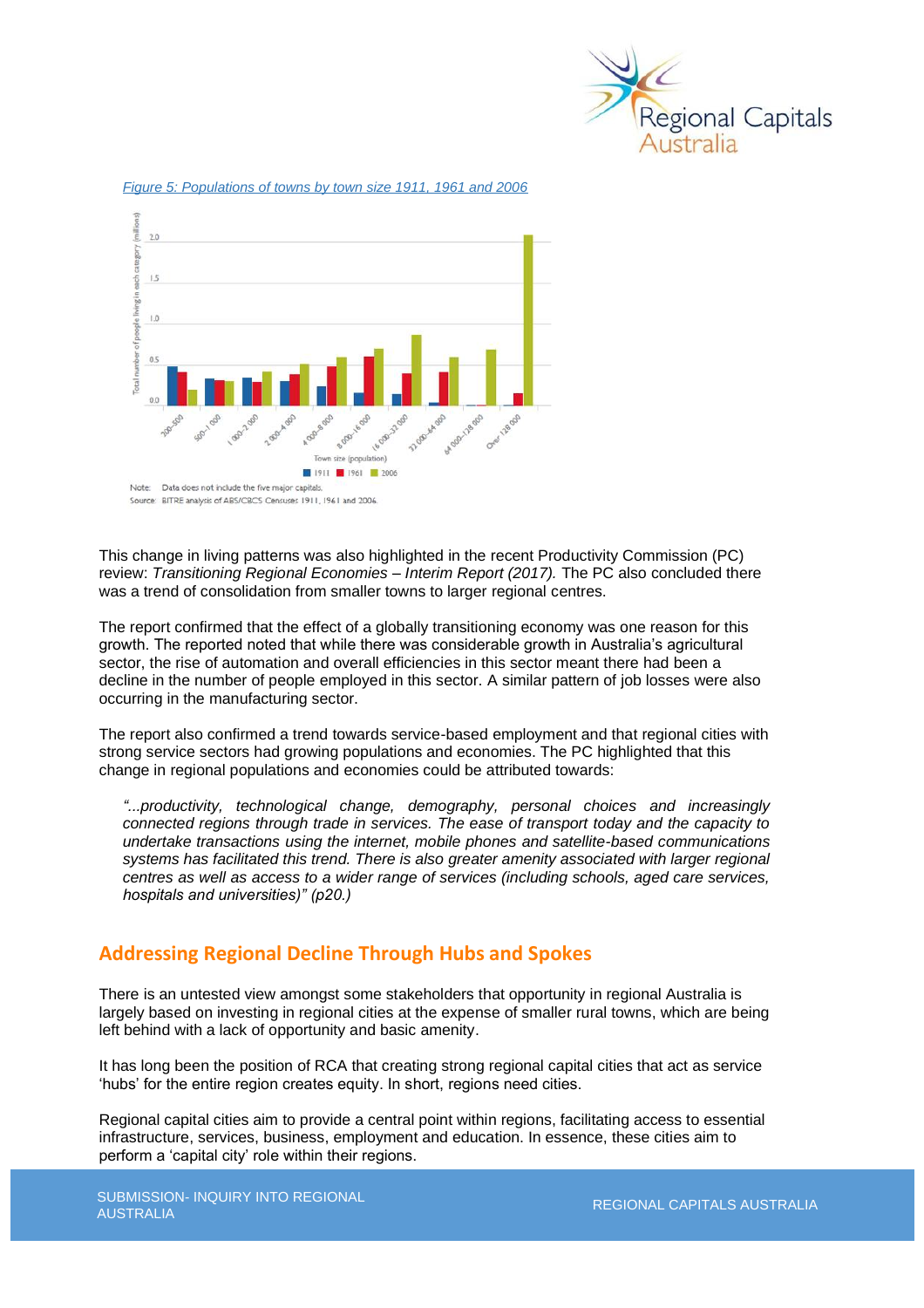

There is significant end user data demonstrating that facilities (such as universities and sporting centres) in regional capital cities are truly focused on supporting their respective regions. There are also individual hub and spoke models that operate in regional areas (such as regional health networks), which deliver coordinated services for a region from a central hub.

It is however true to say that utilising a hub and spoke method to service and support infrastructure delivery is not consistent across portfolios affecting regional development. As such, RCA wanted to test the idea that strengthening regional capitals cities does in fact produce a wider regional benefit across a range of indicators.

To meet this objective, RCA partnered with the Regional Australia Institute (RAI) to map the hub and spoke networks in regions. The outcome of this work is a report titled: *Regional City Hubs*  and Hinterland Spokes: A national network supporting Australia's regional development. The findings are discussed below.

# **Regional City Hubs and Hinterland Spokes - A National Network Supporting Australia's Regional Development**

## Overview and Findings

The premise and methodology of *Regional City Hubs and Hinterland Spokes* was based on a similar network approach applied in the European Union, which revealed that nations who invest in this model stimulate local development, achieve stronger economic growth, enhance labour productivity and have a more resilient economy.

#### **Outcomes**

The outcomes of RAI's analysis showed that regional capital cities (hubs) are very connected to their small rural towns (hinterland spokes) through a network of roads, jobs and essential services.

The analysis also found hub and spoke relationships stretch across regions to form a functional network that delivers jobs, and access to health, education and finance. There were two clear findings for policy makers to consider:

Hub and Spoke Networks comprise of two important areas:

- Structural: physical infrastructure connections such as road and rail; and
- Functional: role and service connections such as health or education.

The strength of the regional capital city affects the whole region:

- Smaller rural towns with higher ranked access to services and infrastructure are located in a region where the regional capital city also had a higher level of service and infrastructure; and
- Smaller rural towns with low ranked access to services and infrastructure are located in a region, where the regional capital city also had a lower level of service and infrastructure.

Both structural and functional networks are critical to achieving economic outcomes and as such, it is the position of RCA that models across a range of service areas should be mapped out, planned for and invested in for the benefit of the regions.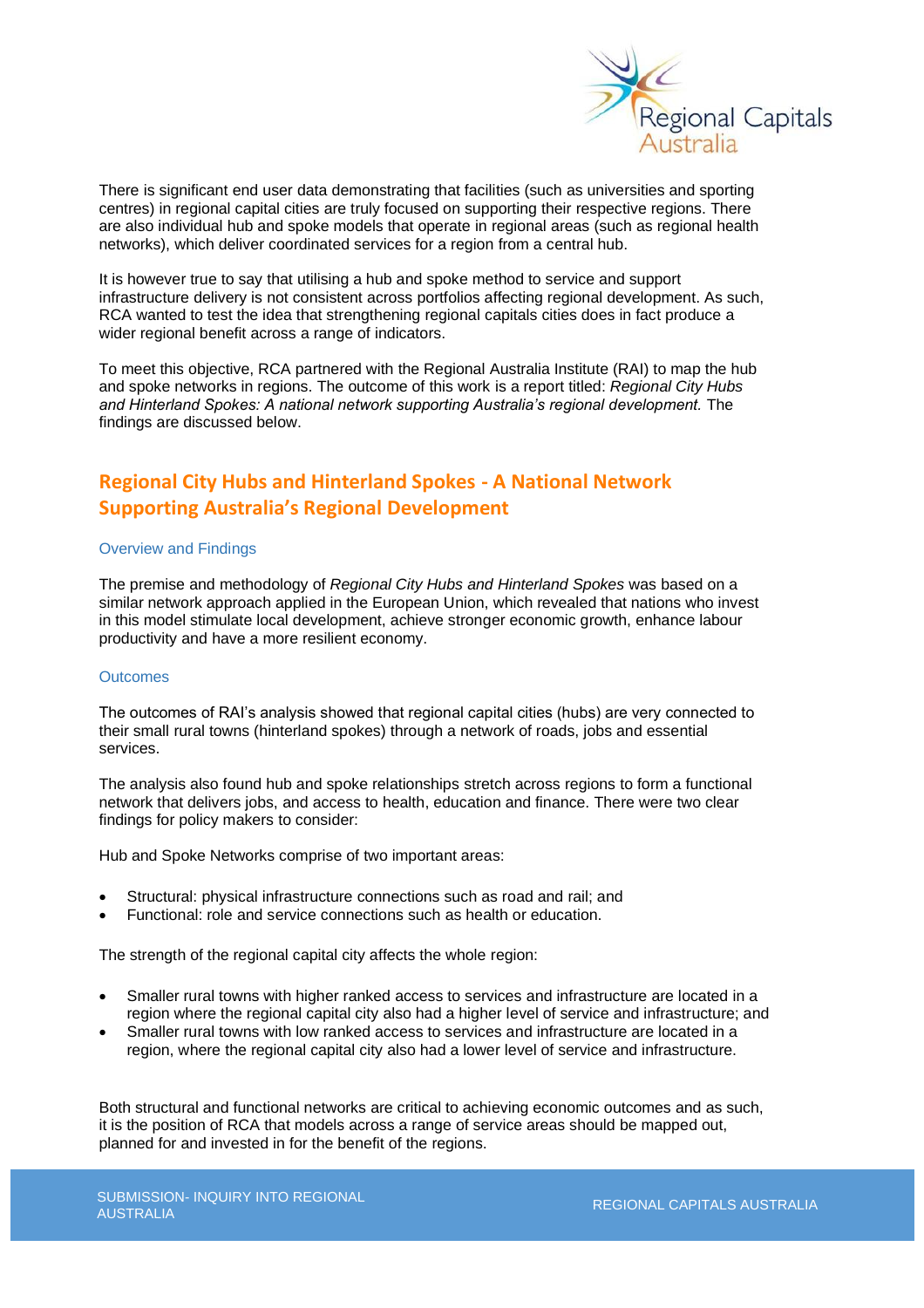

## Breaking It Down

To arrive at this conclusion, RAI identified 31 regional capital cities (RCA members) and 97 smaller rural towns located in surrounding regions, and then examined the distance from and access to:

- **Employment**
- Health services
- **Education**
- Financial services
- **Airports**
- Ports

The purpose of conducting the case studies was to understand:

- 1. How communities moved around regions for employment purposes; and
- 2. What distance from the hub means for spokes.

# Employment Mapped through Journey to Work Data

Using a national picture of journey to work data (2011) a clear picture emerges of jobs in hubs and workers in spokes (see Figure 5). Australia is a nation where cities are connected through jobs.

<span id="page-10-0"></span>*Figure 6: Australian national journey to work network (2011) - Source: Regional Australia Institute*



Closer analysis of this journey to work shows that similar to the role metropolitan capital cities have in being economic hubs for employment, regional capital cities are also hubs, crucial to connecting regional and rural Australians to wider employment markets.

To date, there has been little effort to understand the relationship between regional capital cities (hubs) and the smaller rural towns (spokes). The data journey across the 31 regions however shows a clear trend towards a networked effect, where employment is being accessed in regional capital cities from those living in the smaller rural towns.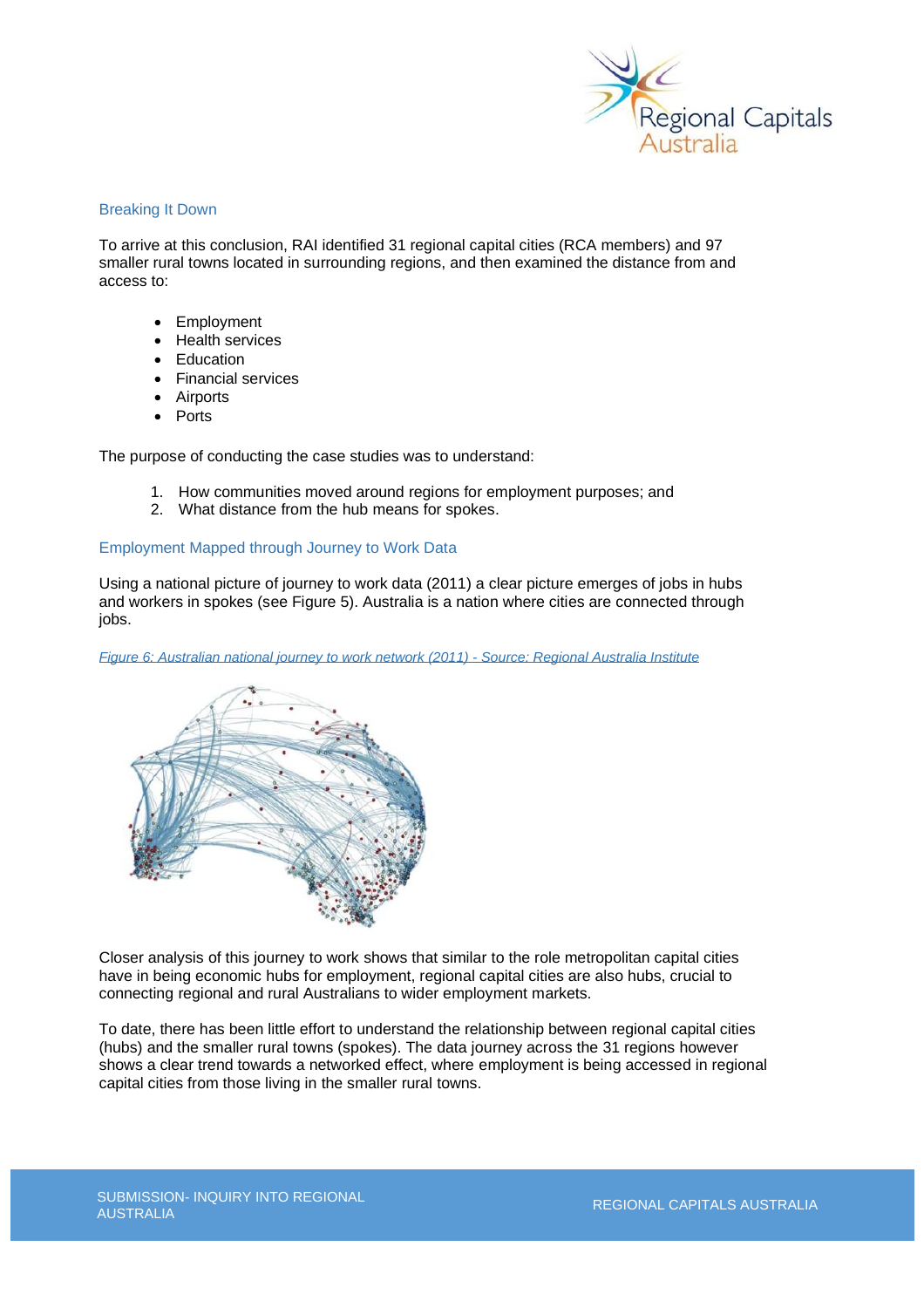

Below are samples of the journey to work data from four regions around Australia:

- 1. Wagga Wagga located in the Riverina region in New South Wales
- 2. Mackay located in the Whitsunday region in Queensland
- 3. Albany located in the South West region in Western Australia; and
- 4. Horsham located in the Wimmera region in Victoria.

<span id="page-11-1"></span><span id="page-11-0"></span>

The thicker olive-coloured lines demonstrate movement from the smaller towns into the regional capital city regarding access to employment. Red lines indicate freight movements and the light green lines indicate movements from smaller towns to other smaller towns.

As you can see from these examples the regional capital and surrounding rural towns are interlinked (as displayed from the green line) from a journey to work perspective. Some towns have a stronger economic jobs link to the regional capital city than other rural towns and some smaller rural towns are providing access to employment for the regional city.

As Australian region's continue to be at the forefront of economic transitions, moving away from high levels of employment in traditional sectors such as agriculture and manufacturing, there is a need for those living in regional areas to have access to alternative employment options, for example service and knowledge sector jobs like those found in regional capital cities.

Much more needs to be done to ensure access to and the creation of a diverse range of jobs if the economic and social future of regions is to be secured.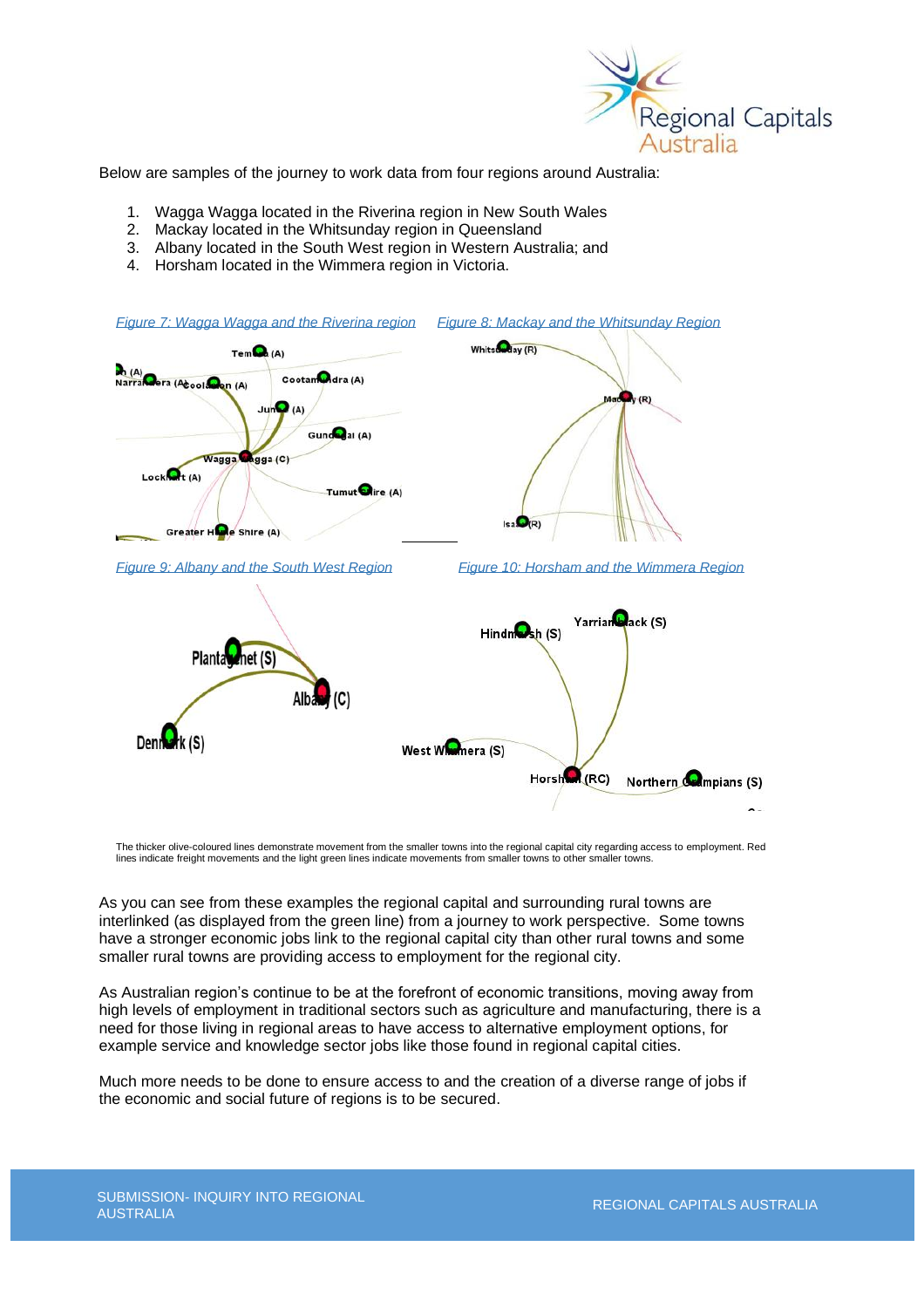

### Access to Health and Education

To examine the status of hub and spoke relationships in regional capital cities, the RAI also investigated the extent to which the existence of high or low levels of health and education services in a regional capital city was also present in smaller regional and rural towns.

The RAI's method was to use elements from its *Insight* dataset themed around education, health and business services in addition to census data showing places of work and residence. Services and infrastructure were measured with the following indicators:

- Access to financial services (business services) as percentage of population employed;
- Access to health services as a percentage of population employed;
- Access to tertiary education as a percentage of population enrolled;
- Population growth (ABS data);
- Distance from an airport or port (GIS mapping).

As a measure of strength or weakness, each regional capital city or rural town (measured by Local Government Area or LGA) received a rank in relation to access to a service such as health, education or distance from a facility such as an airport or port (refer above).

The ranking of each regional capital city or rural town was achieved by ranking each of the 563 LGAs around Australia. The ranks have been grouped into percentile bands. A score of 1 means the area ranks in the top 10 percentile of all LGAs in Australia in access to or distance from a service or piece of infrastructure. A score of 10 indicates the city or town is within the bottom 10 percentile of all LGAs. In breaking down the scoring we make the following comments:

- A score of 1-3 is considered to be excellent to good level of access to or distance from a service;
- A score of 4-6 is considered to be average level of access to or distance from a service;
- A score of 7-10 is considered to be poor level of access to or distance from a service.

## Micro Level Analysis

To understand if there is a macro regional trend, an explanation of micro level data is required. Using the example of regions mentioned above, each table below breaks down the rank (relative strength) of the access and distance in regional capital cities as well as the smaller rural towns also located in the region.

| <b>Measure</b>  | Indicator                    | Wagga Wagga    | Junee | Lockhart    | Tumut |
|-----------------|------------------------------|----------------|-------|-------------|-------|
| Access          | Health                       | $\overline{2}$ | 5     | 2           | 6     |
|                 | <b>Tertiary</b><br>Education | 1              | 5     | $\mathbf 1$ | 1     |
|                 | Financial<br><b>Services</b> | $\overline{2}$ | 6     | 3           | 4     |
| <b>Distance</b> | Airport                      | 1              | 5     | 5           | 6     |
|                 | Port                         | 9              | 9     | 9           | 9     |

## <span id="page-12-0"></span>*Figure 11: Rank Breakdown of Wagga Wagga and the Riverina region*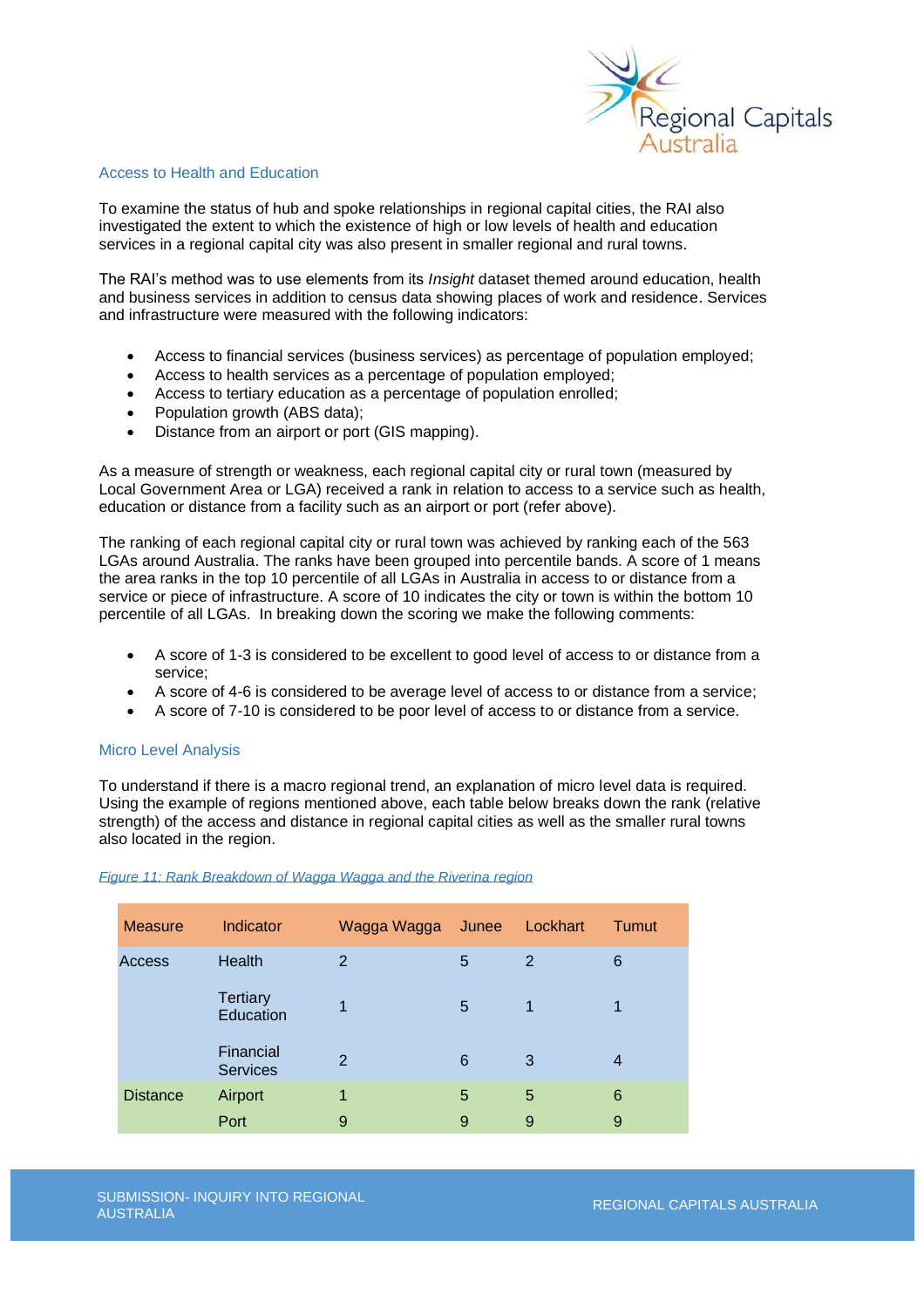

In the Riverina, Wagga Wagga is the regional capital city - the city has access to a regional university, a hospital and an airport. As you can see from the table, Wagga Wagga has ranks of 1-3 for access and distance to all indicators, except a port – being an inland city this is not unexpected. Since 2011, Wagga Wagga has had a major investment in to medical facilities and as such, when the report is updated with new census data it is expected that the health indicators will rise for the whole region.

The regional towns surrounding Wagga Wagga identified as having a stronger hub and spoke relationship predominately have ranks of 4-6 (mid to ordinary) access and distance to all indicators. Interestingly there are also some ranks of 1 in the rural towns, reflecting the strength of the local university (Charles Sturt) and TAFE sector. Again, these towns have a poor access to a port as the towns are located inland.

#### <span id="page-13-0"></span>*Figure 12: Rank Breakdown of Mackay and the Whitsunday Region*

| Measure         | Indicator                    | <b>Mackay</b> | <b>Isaac</b> | Whitsunday |
|-----------------|------------------------------|---------------|--------------|------------|
| Access          | Health                       |               | 10           | 9          |
|                 | <b>Tertiary</b><br>education |               | 9            | 7          |
|                 | Financial<br><b>Services</b> | 4             | 4            |            |
| <b>Distance</b> | Airport                      | 2             | 5            | 4          |
|                 | Port                         | 2             | 7            | 5          |

Mackay is the regional capital city in the Whitsunday region. As you can see from the table, Mackay has much lower ranks in access to health and education services, which causes poor outcomes for the smaller rural towns. These ranks reflect the historical low educational and health outcomes for this region. Mackay however performed better in the access to financial services and connectivity to air and seaports - this is due to the city being a mining and agricultural business and transport hub.

#### <span id="page-13-1"></span>*Figure 13: Rank Breakdown of Albany and the South West Region*

| <b>Measure</b>  | Indicator                   | <b>Albany</b> |   | Denmark Plantagenet |
|-----------------|-----------------------------|---------------|---|---------------------|
| Access          | <b>Health</b>               | 3             | 6 |                     |
|                 | <b>Tertiary Education 1</b> |               | 1 | 1                   |
|                 | <b>Financial Services 3</b> |               | 4 | 6                   |
| <b>Distance</b> | Airport                     | 1             | 6 | 6                   |
|                 | Port                        | 1             | 5 |                     |

In the South West region, Albany is the regional capital city. As you can see from the table, Albany has excellent to good levels of access to education, health services and financial services. Additionally, as has been demonstrated in the tables above, rural towns in the South West region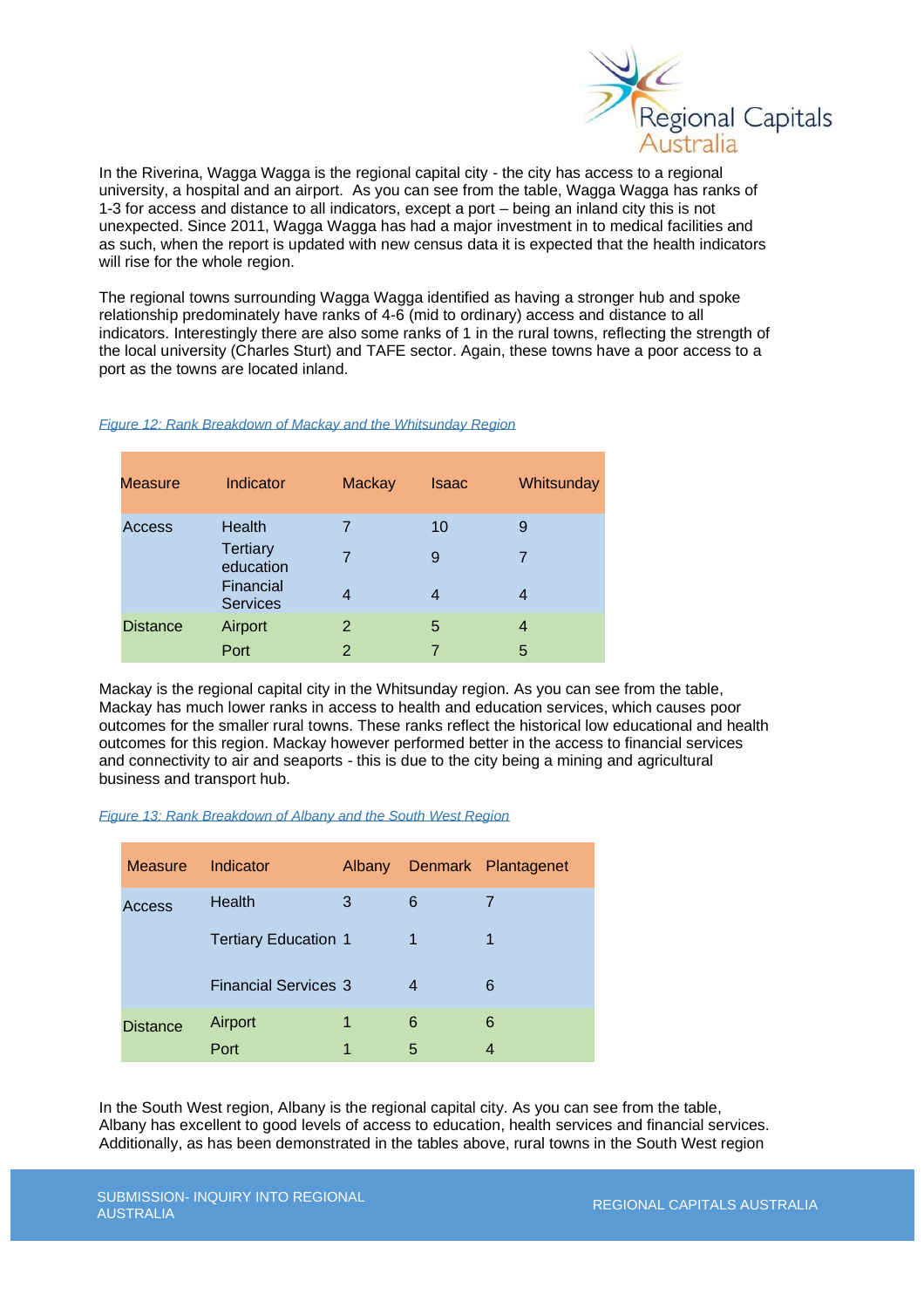

have mid to ordinary level access (4-6/7). Interestingly the whole region has excellent levels of access to education, which again can be attributed to the strength of the Western Australia University campus in Albany.

| <b>Measure</b> | Indicator                   | <b>Horsham Hindmarsh</b> |               | <b>Northern</b><br>Grampians Wimmera | West | Yarriambiack |
|----------------|-----------------------------|--------------------------|---------------|--------------------------------------|------|--------------|
| Access         | Health                      |                          |               | 2                                    | 3    |              |
|                | <b>Tertiary Education 7</b> |                          | 9             | 8                                    | 8    | 9            |
|                | <b>Financial Services 2</b> |                          | $\mathcal{P}$ | 5                                    | 2    | 4            |
|                | Distance Airport            | 8                        | 9             | 8                                    | 8    | 9            |
|                | Port                        |                          |               |                                      |      | 9            |

#### <span id="page-14-0"></span>*Figure 14: Rank Breakdown of Horsham and the Wimmera Region*

Horsham is the regional capital city in the Wimmera region. Once again this table highlights that where Horsham has an excellent or good rank for a service, the rural towns in the region have a corresponding strength although with a mid-rating.

## Macro Level Analysis

To understand the policy implications of this work, RAI also undertook a macro level analysis of access to health and education across all regional capital cities (31) and the surrounding rural towns (97). The focus of this analysis was to identify a regional trend and also if the size of a city and rural town had any basis for level of access. The findings are below:

# Tertiary Education

The following summarises the average tertiary education access scores for the regional capital city and the average score for their spokes. The findings generally show:

- All regional capital cities have higher than average access to tertiary education ranks than small rural towns;
- If regional capital cities have better tertiary education access ranks, so do the smaller rural towns.



#### <span id="page-14-1"></span>*Figure 15:Tertiary Education Access Scores*

This table however shows population size is not a definitive contributor to the size of a city. Large regional capital cities have a lower average rank (4.8) and as such, the rural towns also have a lower rank (6.9). This is in comparison to the smaller regional capital cities, which have an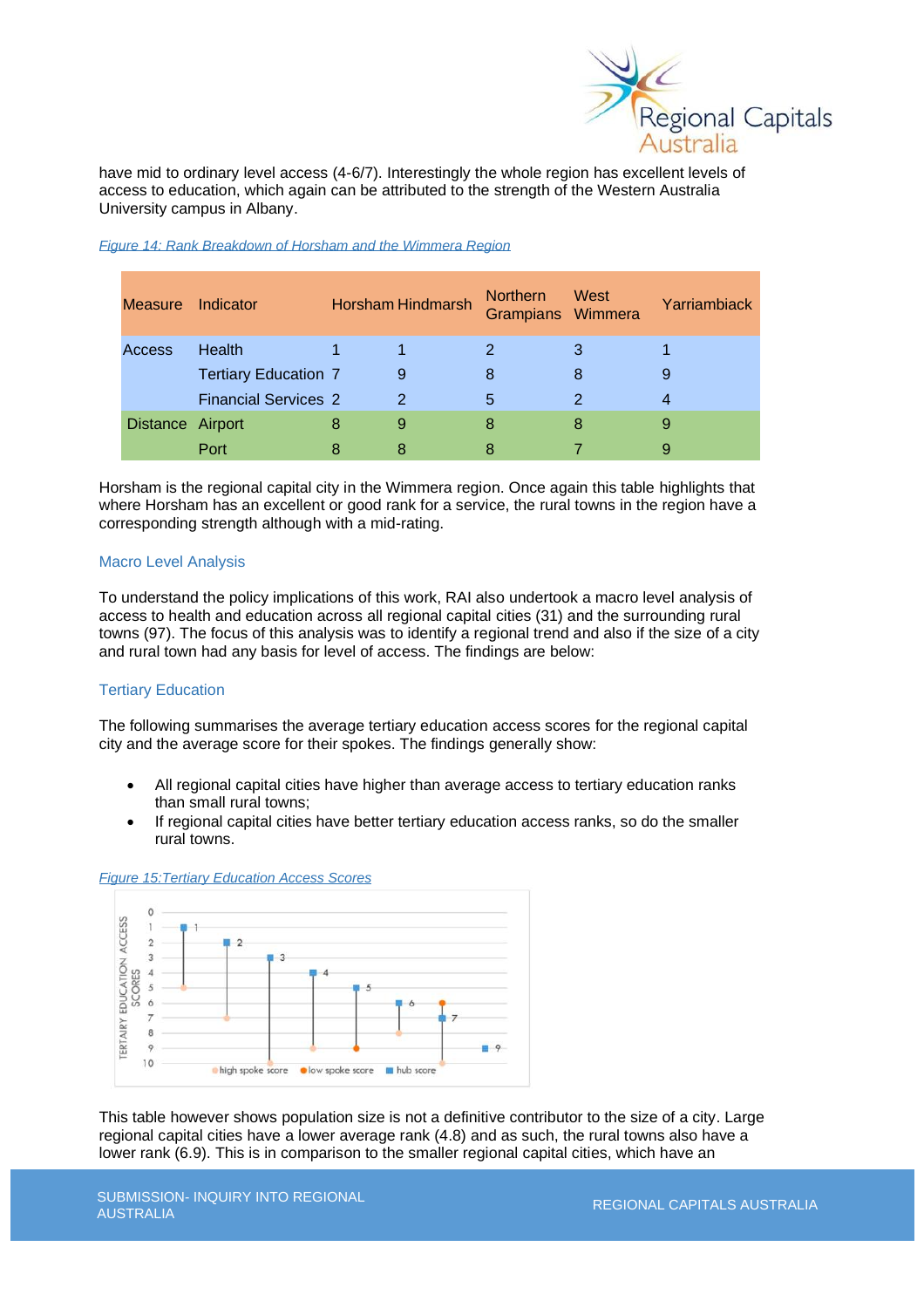

average rank (3.6) in the hub and (5.0) in the hinterland.

It is acknowledged that many of the cities that sit in the 100,00 – 250,000 population band such are also a commutable distance to a major metropolitan city where national universities are present.

#### <span id="page-15-0"></span>*Figure 16: Regional Capital City Access to Tertiary Education*

| <b>Regional Capital</b><br><b>City by Population</b> | <b>Number of</b><br><b>Cities</b> | Number of<br><b>Small Rural</b><br>Towns | <b>Tertiary Education</b><br><b>Average Rank</b><br>(Cities) | <b>Tertiary Education</b><br><b>Average Rank</b><br>(Rural Towns) |
|------------------------------------------------------|-----------------------------------|------------------------------------------|--------------------------------------------------------------|-------------------------------------------------------------------|
| $250,000 - 999,000$                                  | $\overline{1}$                    | $\overline{4}$                           | 3                                                            | 3.5                                                               |
| $100,000 - 249,999$                                  | 5                                 | 18                                       | 4.8                                                          | 6.9                                                               |
| $50,000 - 99,999$                                    | 10                                | 30                                       | 2.6                                                          | 3.35                                                              |
| $10,000 - 49,999$                                    | 15                                | 45                                       | 3.6                                                          | 5.0                                                               |

### Health

The following summarises the average health access scores for regional capital cities and the average score for their spokes. The findings generally show:

- If a regional capital city has a better health access rank, then the rural town will also have a comparatively better rank;
- The poorer the level of access the regional capital city's has, the poorer the rural town's access to health services; and
- The more remote a regional capital city is, the poorer access it has to health access which also affects the rural towns' access.

| <b>Regional Capital</b><br>City by<br><b>Population</b> | Number of<br><b>Cities</b> | Number of<br><b>Small Rural</b><br>Towns | <b>Health Average</b><br>Rank<br>(Cities) | <b>Health Average</b><br>Rank<br>(Rural Towns) |
|---------------------------------------------------------|----------------------------|------------------------------------------|-------------------------------------------|------------------------------------------------|
| $250,000 -$<br>999,000                                  | 1                          | $\overline{4}$                           | 1                                         | 2.5                                            |
| $100,000 -$<br>249,999                                  | 5                          | 18                                       | 2.6                                       | 5.4                                            |
| $50,000 - 99,999$                                       | 10                         | 30                                       | $\overline{2}$                            | 5.4                                            |
| $10,000 - 49,999$                                       | 15                         | 45                                       | 4.1                                       | 5.8                                            |

#### <span id="page-15-1"></span>*Figure 17: Regional Capital City Access to Health*

This table shows that the population size of the regional capital city is also a contributor, however so is remoteness. As regional capital cities get smaller in population, their average access to health services is reduced. As a result, smaller regional capital cities have poorer access (4.1) as do the spokes (5.8). As smaller regional capitals cities (50,000 or less) are also servicing more smaller rural towns, access to health really does start to become a significant problem.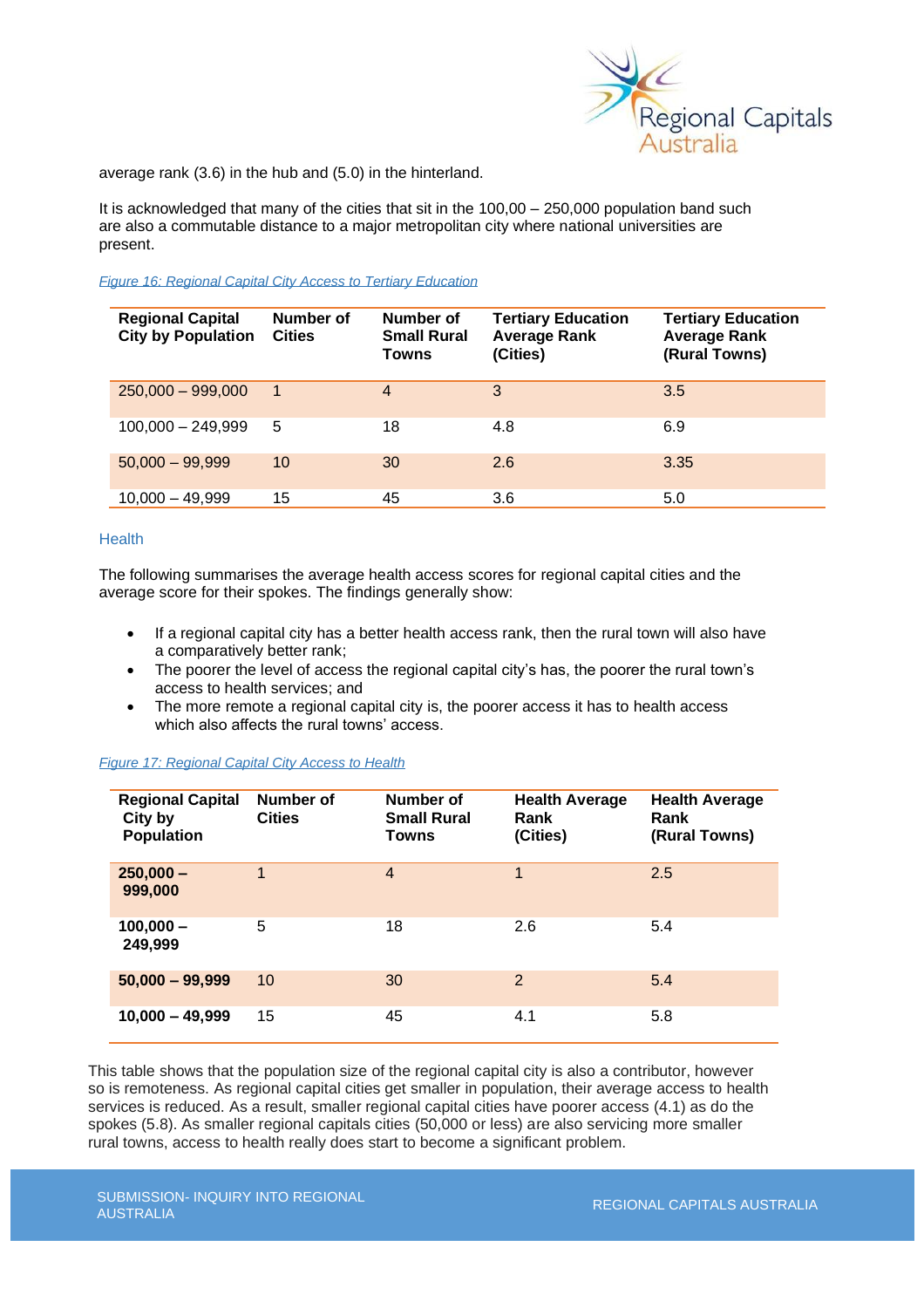

It is also clear that remoteness is a substantial challenge. The figure below shows that the more remote a regional capital city is, the less access the city and rural town have to health services. The trend of better access in the regional capital city equalling better access in the rural town is however still present in this scenario.

<span id="page-16-0"></span>



**Please note:** An analysis of financial services is also available in the full report: Regional City Hubs and Hinterland Spokes - A National Network Supporting Australia's Regional Development

## The Importance Of Hub And Spoke Analysis

RCA acknowledges the case studies above are an interim piece of work that requires further analysis. Despite this, we believe there is an indication of a trend in the cities and towns that could improve service and infrastructure delivery in regions.

It is our position that the hub and spoke relationship is a valuable tool for analysing regions, identifying strengths and disparity in key policy delivery areas which when adjusted, will allow both cities and regions to thrive.

It is the position of both RCA and the RAI that the Government should further investigate this model to allow for a clearer understanding of how regional capital cities and rural spokes can be invested in to ensure equity of opportunity in Australia.

#### RCA Recommendation

- 3. Further investigate the mapping of the service 'hub' role of all regional capital cities as a matter of priority; and
- 4. Use this information to plan create a regional development framework for investment and new policy initiatives.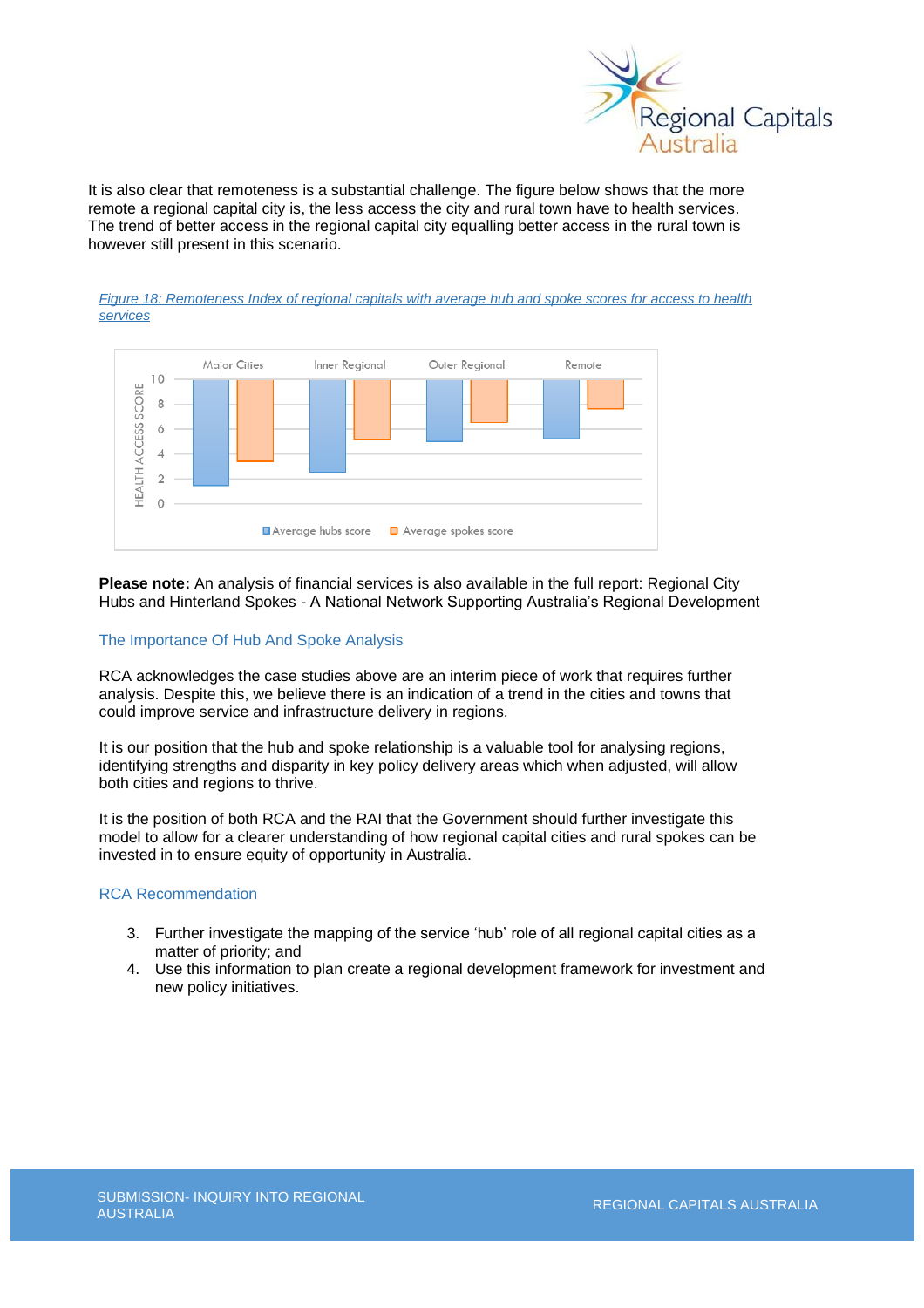

# Regional Capital Cities in Urban Policy

# **Potential of Regional Capital Cities**

As highlighted above, regional capital cities are growing due to the service hub and amenity role the city plays within their region. These cities also provide a liveable and affordable alternative to the congested major capitals.

Despite the many benefits, the understanding of how to best back regional capital cities to support a growing nation lacks a clear strategy. This is further complicated by the fact that in the regional development portfolio, planning and investment remains to target the homogenous whole of region – with no strategy to target investment in to regional capital cities in a way that will benefit the wider region.

In the urban / cities portfolio some larger regional cities – which are often satellite cities are accounted for and other are not, meaning the impetuous to plan for the development of smaller regional capital cities does not exist.

These two cross portfolio factors create imbalances and a patchy response to what should be a very simple solution with a large national return. The thing that should not require debate is that regional capital cities are urban places, with access to varying levels of connectivity, social and economic infrastructure as well as a diverse range of employment options.

The RAI has confirmed this position by identifying that planning for the future of regional capital cities will allow these cities to "produce twice as much as all the new economy industries produce in today's metropolitan cities" by 2031 or an additional (GVA) \$378 billion BY 2031.

Additionally the ability to scale the services and infrastructure in these cities, rather than beginning from scratch in greenfield outer suburban areas should not be under estimated in a time when a slowing economy is so reliant on population growth to

# **Does The Size of a City Matter?**

It is the position of RCA that all regional capital cities should be the focus of planning and investment regardless of their size. The RAI in the release of the latest release the: Lighting Up our Great Small Cities: Challenging Misconceptions report (2017) confirmed this position.

The report examined the performance (population and economic growth) of 31 of Australia's regional cities (with populations ranging from 50,000 to 546,000). The report revealed that these cities collectively expanded their economies at 3 per cent per year from 2001-2013. They share comparable economic performance with our major cities across the key measures of growth, output, participation, and productivity (refer Figures 6 and 7 below).

Additionally, the report showed there was little difference between the smaller regional cities as compared to the larger regional cities<sub>2</sub>.

2 Regional Australia Institute - Lighting Up our Great Small Cities: Challenging Misconceptions report (2017)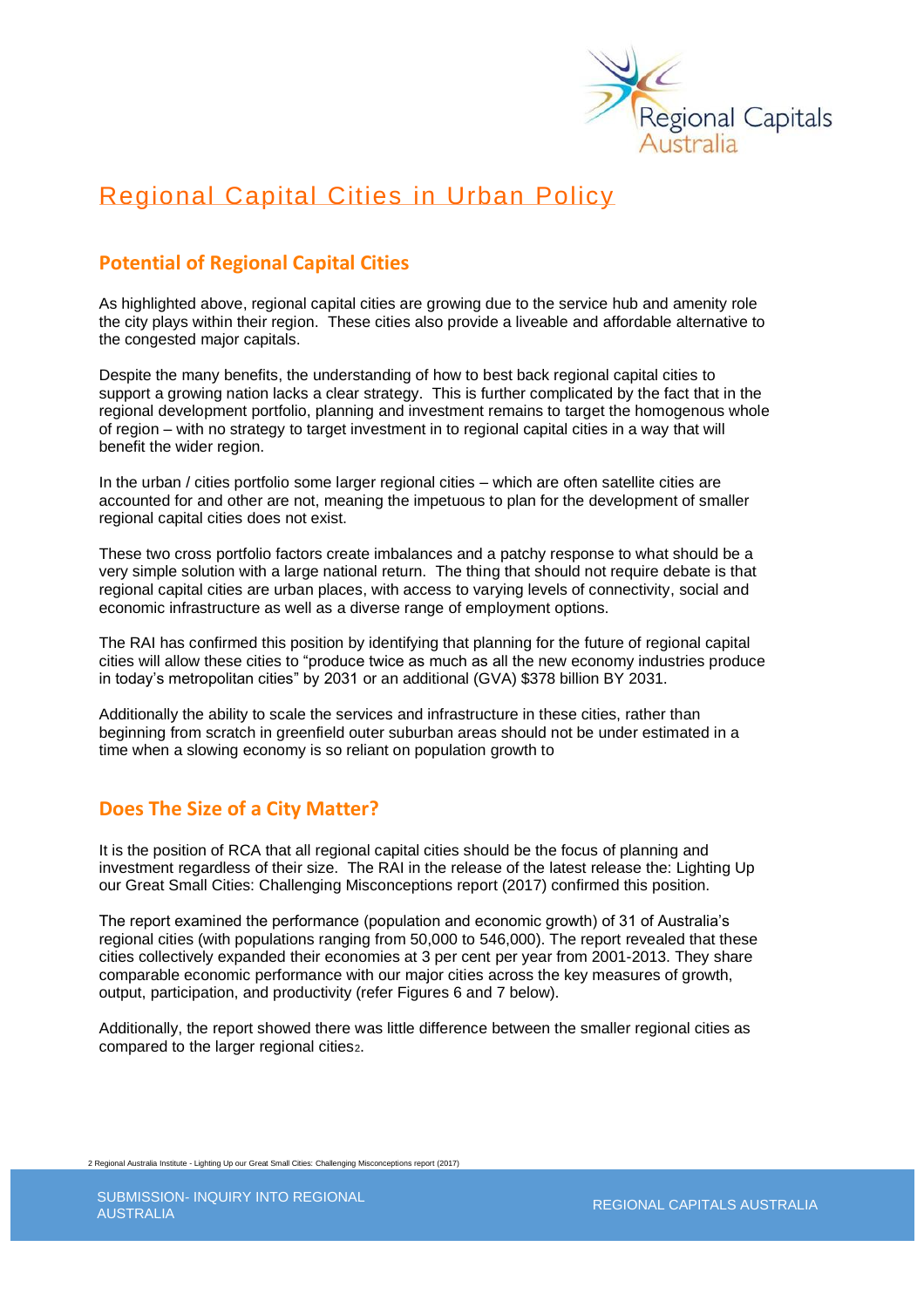

<span id="page-18-0"></span>

|  | Figure 19: Comparison on output between small and big regional cities |
|--|-----------------------------------------------------------------------|
|  |                                                                       |

|                                                 | <b>Big regional cities</b> | <b>Small regional cities</b> |
|-------------------------------------------------|----------------------------|------------------------------|
| <b>Participation rate</b>                       | 74%                        | 74%                          |
| <b>Productivity workers</b><br>(\$'000/ worker) | 137.11                     | 159.26                       |
| <b>Historical GVA</b><br>growth rate (CAGR)     | 3.2                        | 2.2                          |
| <b>Projected GVA</b><br>growth rate (CAGR)      | 2.8                        | 2.3                          |

<span id="page-18-1"></span>*Figure 20: Regional cities share of the metropolitan cities economic performance* 

Regional and Metro cities share economic performance

83% Output growth rate of metro

98% Particpation rate of metro



The report also showed there was a robust historical population growth at an average of 1.6 per cent per annum from 2002 to 2013, and strong population projections to 2026 showing an expected total population increase of 16 per cent (refer figure 19 below) <sup>3</sup>.

<span id="page-18-2"></span>*Figure 21: Projected population growth across 31 of Australia's regional cities*



3 Regional Australia Institute - Lighting Up our Great Small Cities: Challenging Misconceptions report (2017)

SUBMISSION- INQUIRY INTO REGIONAL<br>AUSTRALIA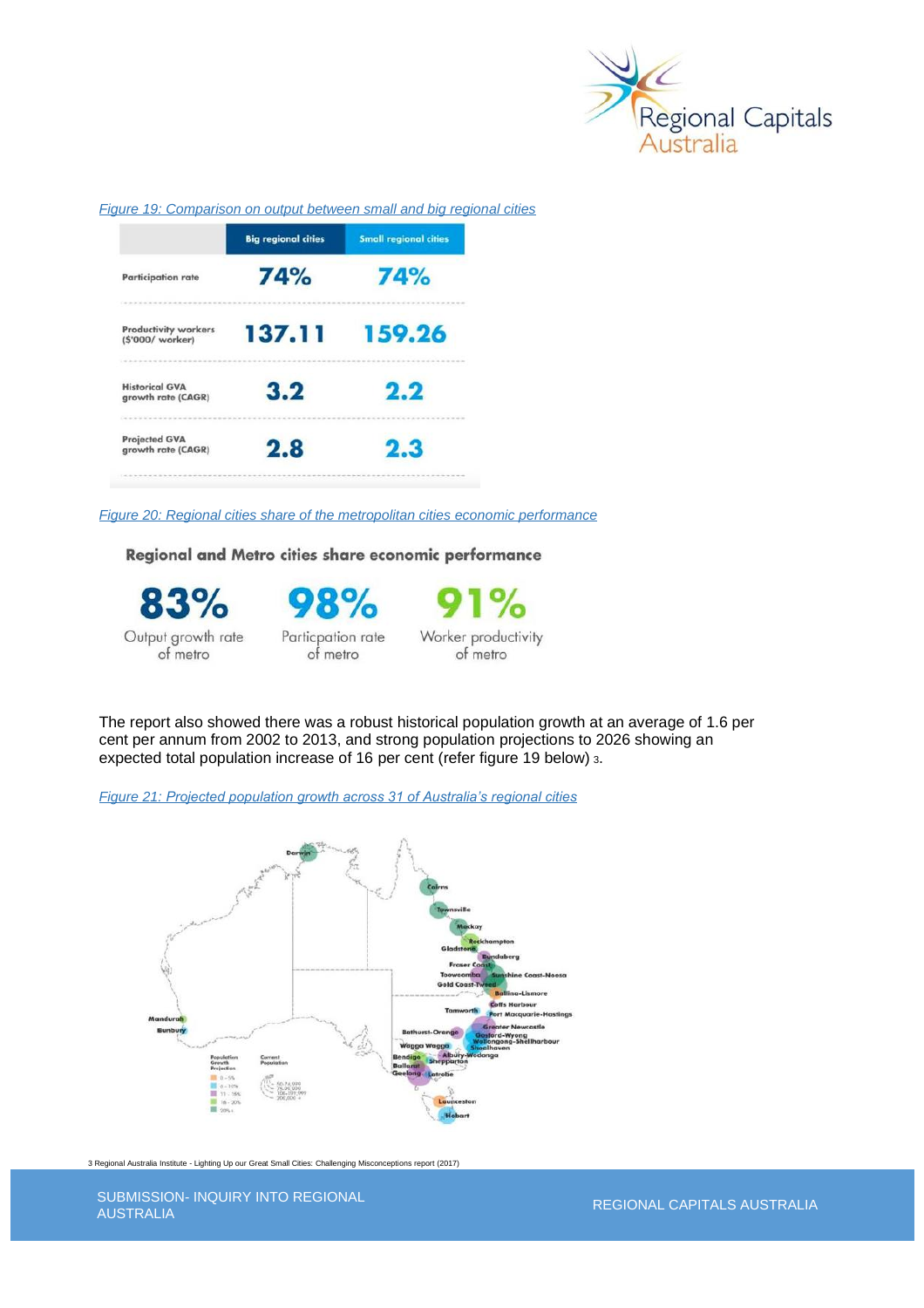

RCA believes our cities have great potential and now is the time to plan for and develop a network of economically and socially sustainable regional capital cities.

As we can see above, the policies should not only focus on the largest cities, smaller regional cities are also socially and economically important to the nation but also to regions themselves.

#### Measuring the Policy – National Cities Performance Framework

A measurement of achievement must be established to ensure the policy interventions are successful. It is the position of RCA, that properly measuring the performance of our Regional Capital Cities will support interventions designed to improve how Australian cities grow.

In November 2017, the Government launched the **National Cities Performance Framework.**  The framework however only includes a small number of regional capital cities – those with populations of 85,000 or more.

Through this framework, RCA members like Albury-Wodonga, Ballarat, Bendigo, Geelong, Launceston, Mackay, and Toowoomba have been shown as not only the best places to live, but also excellent choices for businesses to make their next investment.

As the work of the RAI highlights – cities of all sizes however have social and economic value. The exclusion of the remaining regional cities significantly undersells the contribution and potential of regional Australia. It is the position of RCA that **monitoring all regional cities** will significantly increase the understanding of how these cities function. This monitoring will highlight investment opportunities and identify how the service hub role can be strengthened - a stated objective of the *Smart Cities* plan.

## Missing Analyses for Regional Capital Cities

Proper planning for the future of all regional capital cities requires specific analysis of all cities, and not just as part of a wider regional analysis.

Work undertaken by RCA to compare three sources of Government reporting (State of Australian Cities, Progress in Australian Regions and Regional Online) has highlighted there are real gaps in how the Australian government collects and reports on regional city data (refer to Appendix A).

RCA believes this is attributed to the way the Australian Bureau of Statistics (ABS) collects data under levels of delamination. For the purposes of this submission, we have highlighted Statistical Area (SA) 4 and Statistical Area (SA) 3 as they relate to regional capital cities; specifically the following:

- **SA4s** were designed using a number of criteria, which reflect a balance between respective considerations. A minimum of 100,000 persons was set for the SA4s, although there are some exceptions to this. In regional areas, SA4s tend to have populations closer to the minimum (100,000 - 300,000).
- **SA3s** are designed to provide a regional breakdown of Australia. They generally have a population of between 30,000 and 130,000 people. In regional areas, SA3s represent the area serviced by regional cities that have a population over 20,000 people.

For regional cities that have populations over 100,000, there is a suite of data available to understand how the city is performing – in many cases highlighting the many competitive advantages for potential businesses and residents when compared to major metropolitan cities.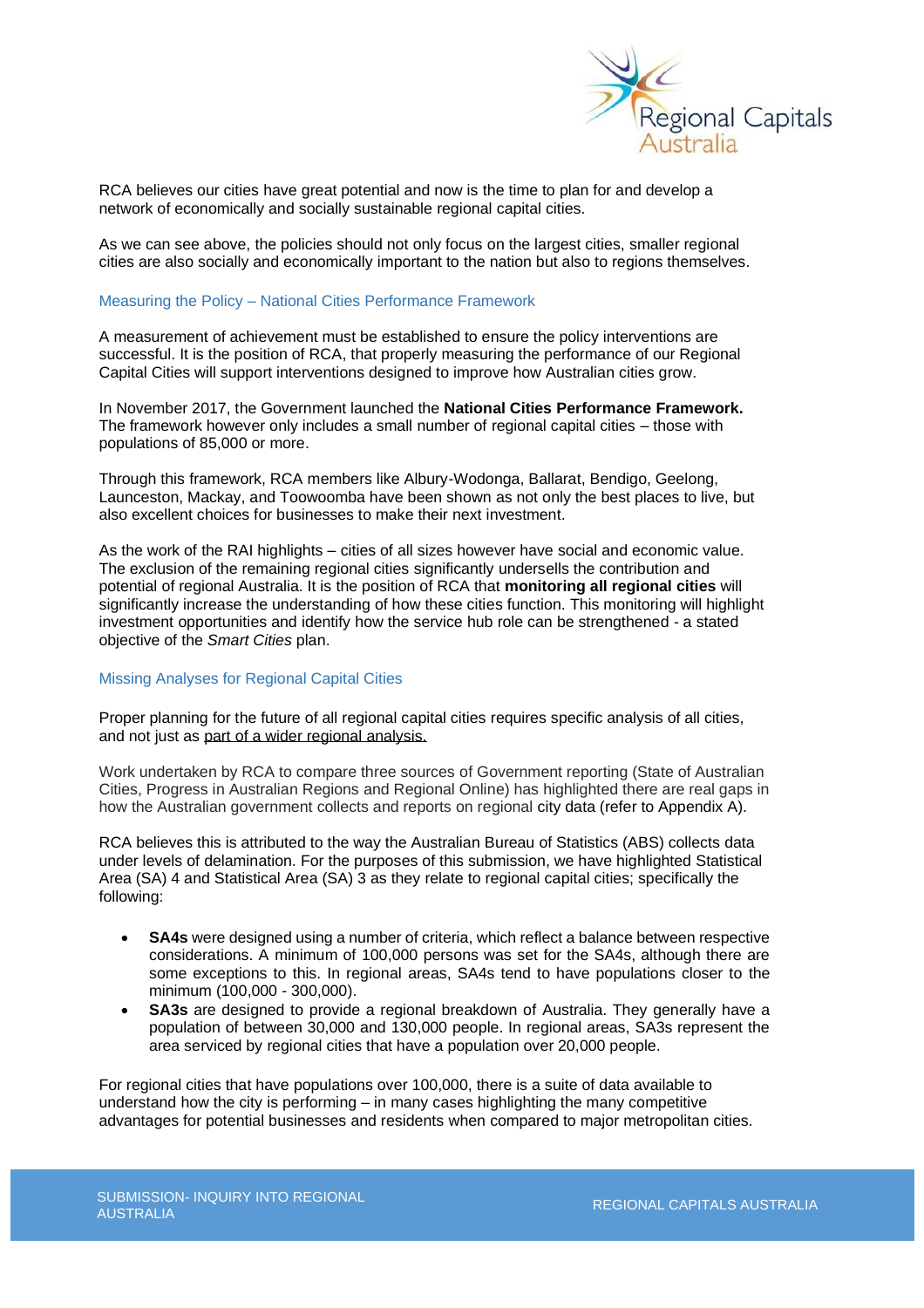

In regional cities under 100,000 persons data collected for that city as part of the wider regional area. This lack of an analysis of smaller regional capital cities will have an effect on the ability of the leaders of that city to highlight the competitive advantage or a barrier to investment for the city – the very things that will affect further population and economic growth. Missing indicators also mean the impact of investment into regional cities cannot easily be measured, compared and as a result, planned for.

The gaps relate to two key areas:

- **Liveability**: air pollution, housing affordability, traffic congestion, average commuting time, proximity to arts, culture and sporting facilities; and
- **Connectivity**: access (direct or indirect connections) to national and international markets by road, rail, air and reliability of broadband and mobile service.

It is the position of RCA that as data is collected against LGAs to support ABS figures, there is scope to develop a specific dataset **measuring performance in all** Regional Capital Cities (of varying populations). This would enable the production of data sets, which would invariably assist in master planning for Regional Capital Cities.

## RCA Recommendation

The Committee seek to highlight the importance of prioritising the delivery of the Government's regional city stream of City Deals to Regional Capital Cities by requesting the Government:

- 1. Increase the number of regional cities to be measured under the National Cities Performance Framework to 51 – to align with the objectives of the Smart Cities Plan and to enable regional city deals to be measured;
- 2. Develop a specific dataset measuring performance in all regional capital cities (of varying populations).

# **Infrastructure Australia**

The role that regional capital cities play as service hubs was recently confirmed by Infrastructure Australia in their [Australian Infrastructure 2019 Audit.](https://www.infrastructureaustralia.gov.au/sites/default/files/2019-08/Australian%20Infrastructure%20Audit%202019.pdf) The report also confirmed RCA's position that our member cities have room to grow and take pressure off the major metropolitan cities by using legacy infrastructure and targeted upgrades.

The same report also confirmed that regional capital cities were risk of being left behind. This was due to lags in infrastructure quality and access to services could lead to a growing gap in productivity and liveability.

The report confirmed what RCA had long been advocating – that urgent planning for the future of regional cities is now required to ensure [Infrastructure Australia's](http://infrastructureaustralia.gov.au/) predictions do not occur.

The [Australian Infrastructure 2019 Audit](https://www.infrastructureaustralia.gov.au/sites/default/files/2019-08/Australian%20Infrastructure%20Audit%202019.pdf) found:

- 1. Regional cities are great places to live because of their culture, unique histories and identities; however
- 2. There are ongoing risks to these cities because jobs in regional cities are generally based on the success of a small number of sectors.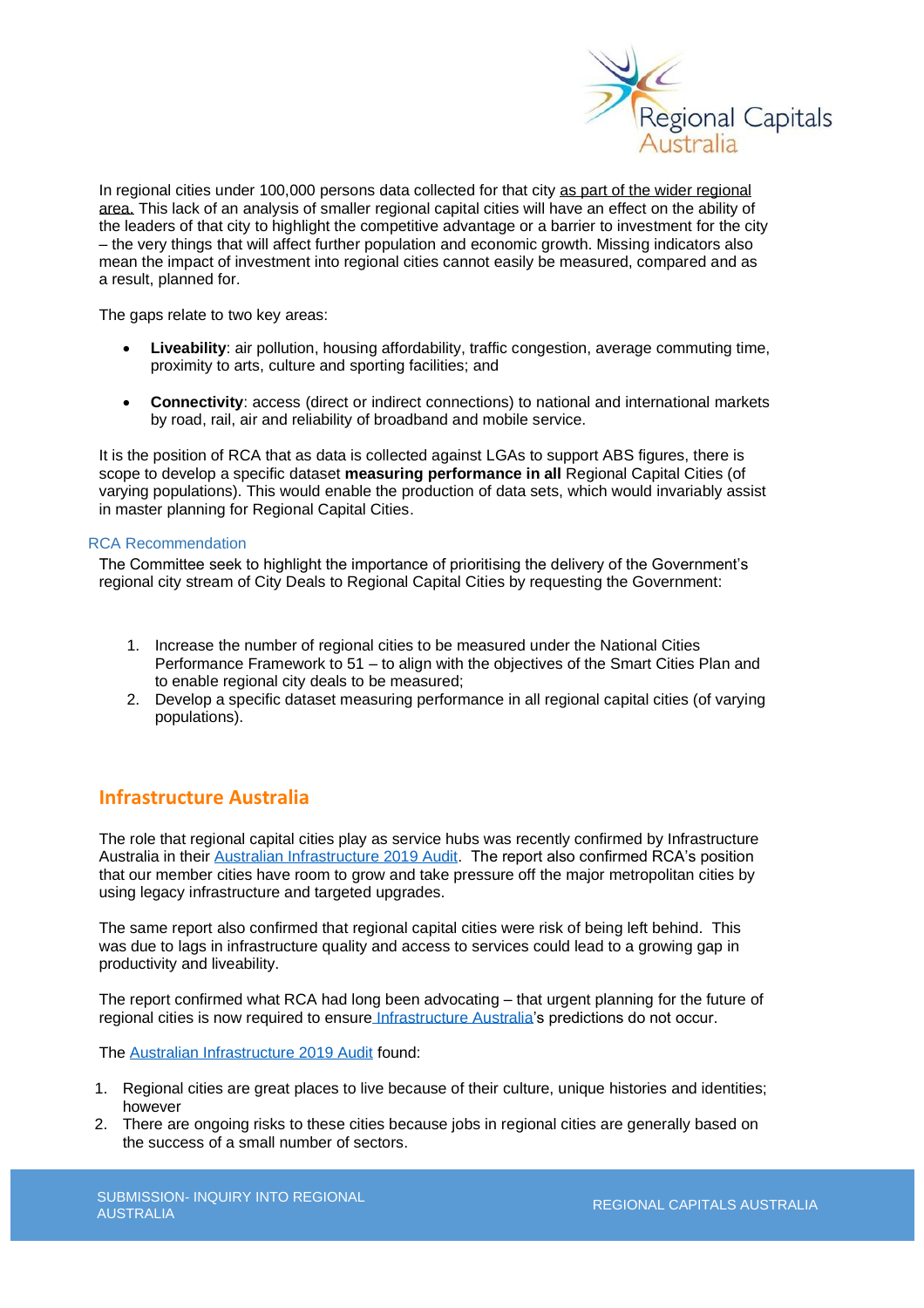

Infrastructure Australia's 2019 Audit 'challenges' and 'opportunities' identified for regional capital cities are a legacy of the patchy nature in which regional cities have been planned for and developed.

The report also enforces the need for data gaps on all regional capital cities to be closed and for these cities to have a clear place in policy.

# **Regional and City Deals**

In total, regional capital cities generate \$225 billion per annum, or more than 15 per cent of national economic activity.<sup>4</sup> With the appropriate levels of investment and commitment by the three tiers of government via Regional and City Deals, there will be scope to expand upon economic output while having a long term positive effect for Australia across a number of indicators.

Regional and City Deals represent an opportunity for genuine partnership between the three levels of government, the private sector and the community to work towards a shared vision for productive, connected and liveable cities. By aligning planning, investment and the governance required to accelerate growth and job creation, stimulate urban renewal and drive economic reforms, Regional and City Deals stimulate prosperity and increase the liveability of regional capital cities.

Regional and City Deals are a new paradigm and investment model that has a proven track record of achieving getting regional stakeholders around the table to meet the challenges of and too growth as well as contributing to improvements for metropolitan cities.

As the nation's productivity continues to decline, the development of a network of socially and economically thriving regional capital cities should be the objective of all levels of government. Regional and City Deals should be seen as a mechanism to achieving this outcome.

# RCA Recommendation

- 1. Assign appropriate funding for the Department of Regional Development, Infrastructure and Cities to design a process to allow for the next round of Regional and Regional City Deals; and
- 2. Use the \$2 Billion Building Better Regions / Regional Growth Fund as a source of funding for the federal component of any Regional / Regional City Deals.

ion by RCA, House of Representatives Standing Committee on Infrastructure, Transport and Cities Inquiry into: The Australian Government's role in the development of cities July 2017. rking-FINAL-04-August.pdf pg. 3

REGIONAL CAPITALS AUSTRALIA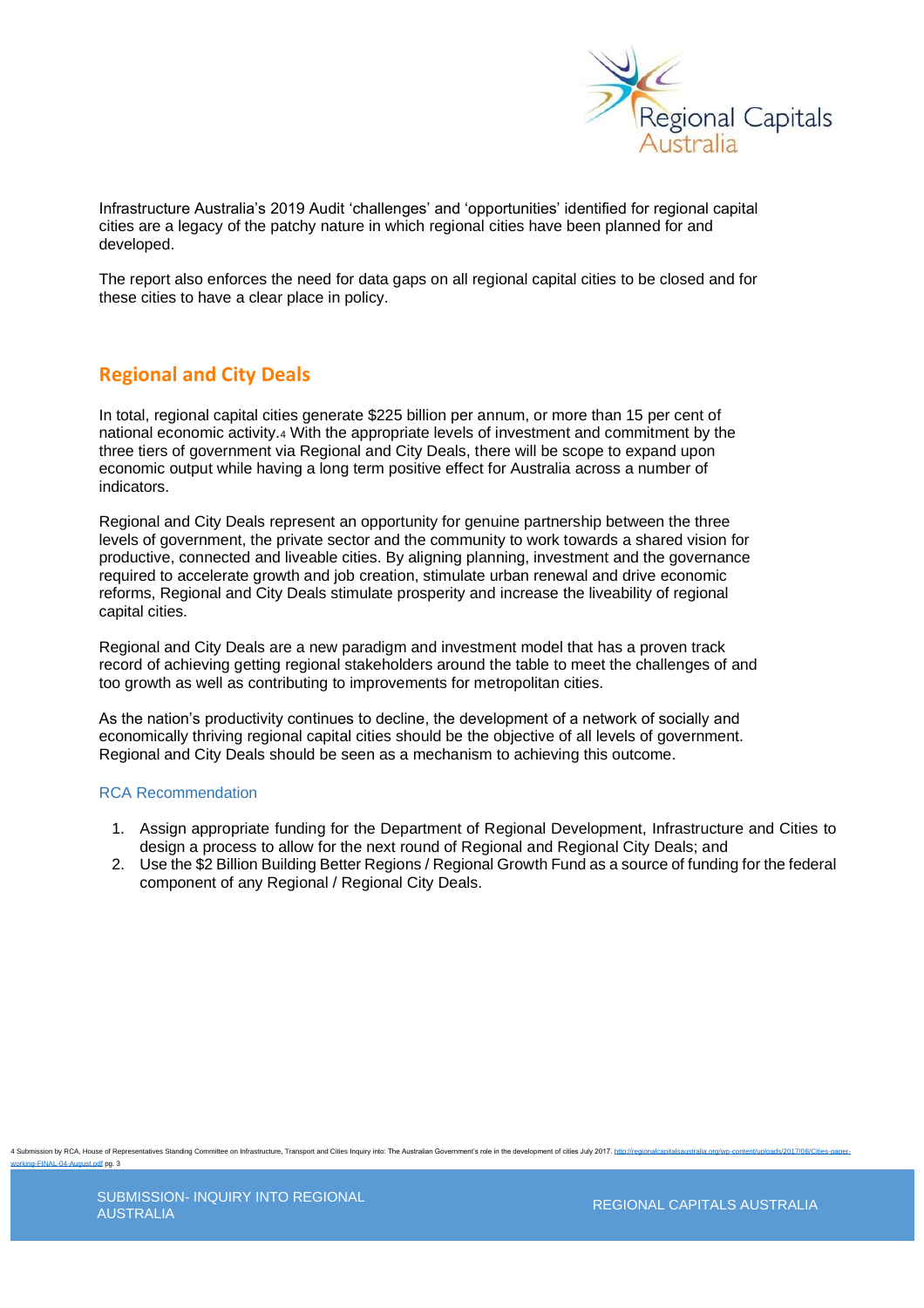

# INVESTMENT PRIORITIES

The following section outlines the key investment priorities of Regional Capitals Australia to ensure that our member cities continue to have access to funding opportunities to support the growth of our cities.

# **Connected Regional Capital Cities**

Connectivity and access to national and international markets by road, rail and air are critical for people and businesses located or living in regional capital cities, particularly for industry sectors such as agriculture, manufacturing, construction and mining.

Connectivity enables a mobile workforce, such as the Fly-In-Fly-Out (FIFO) and Drive-in-Drive-Out (DIDO) for both regional communities and the broader Australian economy. Similarly, sameday business travel to metropolitan capitals and to other regional capital cities creates access to broader job networks and operations options for locally-based businesses.

The rapid acceleration of business being conducted digitally requires regional capital cities to have access to the same level of digital connectivity as their metro counterparts. The complete and efficient rollout of broadband and reduction in mobile black spots in regional capital cities are urgent issues, constraining population and skilled jobs growth.

Connectivity through the regularity of plane services, faster rail, high-speed broadband and mobile access is key to overcoming the tyranny of distance. Efficiency and effectiveness across connectivity measures will enable regions to be brought closer - closing the digital divide and increasing productivity. To maximise the potential of regional capital cities, connectivity across physical and digital infrastructure needs to be prioritised for investment.

# National Broadband Network (NBN)

In a recent RCA membership survey, 80% of the capitals surveyed cited 'communications' and 'technology' as a 'top 3' policy priority for their city. Fast broadband access is now a core liveability requirement, particularly as the availability of high-speed broadband services and other connectivity technologies reduce social isolation and the tyranny of distance.

Better internet connections draw jobs to regions not just by attracting businesses, but by attracting knowledge workers for whom fast broadband is a baseline liveability requirement. When the NBN was announced, it was welcomed as a means of narrowing the economic and social inequity between residents in regional capital cities and those in metropolitan areas. The roll out of the NBN should be evaluated and prioritised where investment is required in regional capital cities.

# RCA Recommendation

- 1. Prioritise regional capital cities in the roll-out of the National Broadband Network continues;
- 2. Prioritise the investment of Full Fibre to the Premise in regional capital cities; and
- 3. Undertake an annual review of the quality of broadband service across regional capital cities to establish connectivity gaps*.*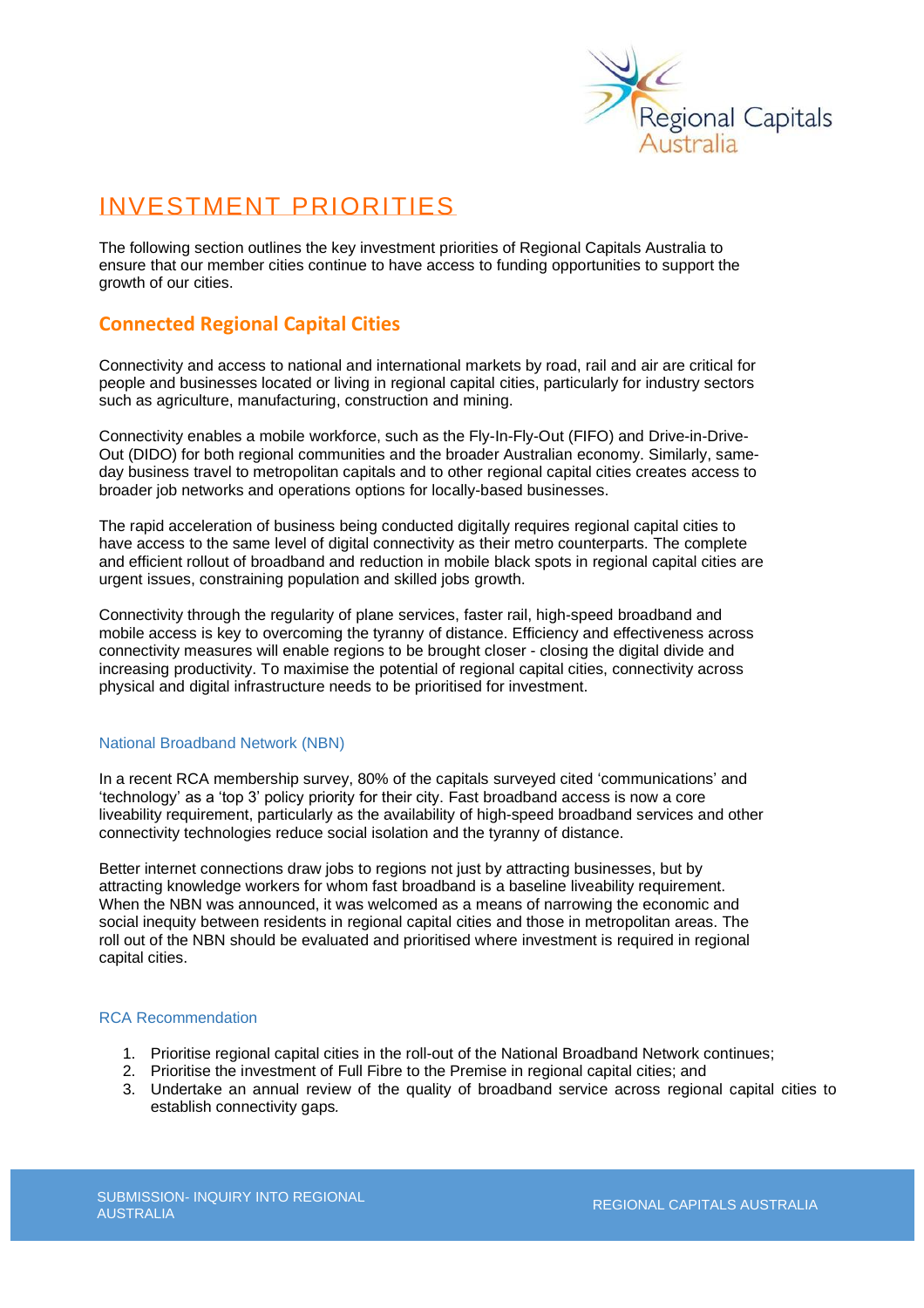

### Regional Rail

High-speed rail dramatically improves the accessibility of regional and rural areas and appeals to a mobile workforce, enabling people to commute to capital cities while enjoying the affordable and relaxed lifestyle of regional capital cities. RCA has welcomed the Federal Government's announcement of a \$40 million funding package to support the development of 'faster rail' business cases, which are vital to building connected regions.

State Governments of all persuasions, who are generally responsible for funding and developing regional rail business cases have not always prioritised this investment in the last decade, leading to extraordinary and unsustainable congestion in metropolitan cities.

The resources required to build assessable business cases is a financial burden regional capital city councils are not able to bear - further funding by the Australian Government should be made available to ensure regional rail projects can be identified and assessed for funding . It is also imperative that regional projects are prioritised for the \$10 billion in funding under the National Rail Program.

## RCA Recommendation

- 1. \$100 million (over four years) in additional funding to support the development of regional city rail connectivity projects under "faster-rail" program; and
- 2. Prioritisation of regional capital city faster rail projects under the National Rail Program.

#### Regional Roads

Regional roads are enabling connectors, which provide access to national and international markets while creating opportunities for employment, tourism and access to key services in neighbouring regional towns. Investing in roads infrastructure contributes directly to a city's economy by providing jobs, increasing value-add spending and lifting productivity both within the regional capital city and the surrounding region.

RCA has welcomed the scheduled investment over the next decade through the new Roads of Strategic Importance (ROSI) and the Roads to Recovery Program that will deliver funding of \$4.4 billion from 2013-14 to 2020-21. This is a significant step forward in meeting the existing gaps in road infrastructure. RCA recommends that the Federal Government prioritises this funding into regional roads, providing crucial infrastructure to connect regional communities and metropolitan cities to one another.

#### RCA Recommendation

- 1. Increase investment to upgrade roads and construction in regional capital cities, particularly for regional capital cities where a hub and spoke effect enables inter-regional employment opportunities; and
- 2. Increase the flexibility of available funding in road programs to develop feasibility studies and business cases that will allow for potential upgrades of roads between regional capital cities.

#### Regional Airports

The airports in regional capital cities play a crucial role as essential infrastructure in connecting individuals, facilitating trade, providing employment and supporting tourism. Regional airports are hubs for emergency and medical services and also play a large role in same day business travel to metropolitan/capital cities and enabling FIFO employment.

Airfreight is also an emerging opportunity for regional economies where the existence of regions premium goods are in demand from growing world markets. Across Australia in 2016-17,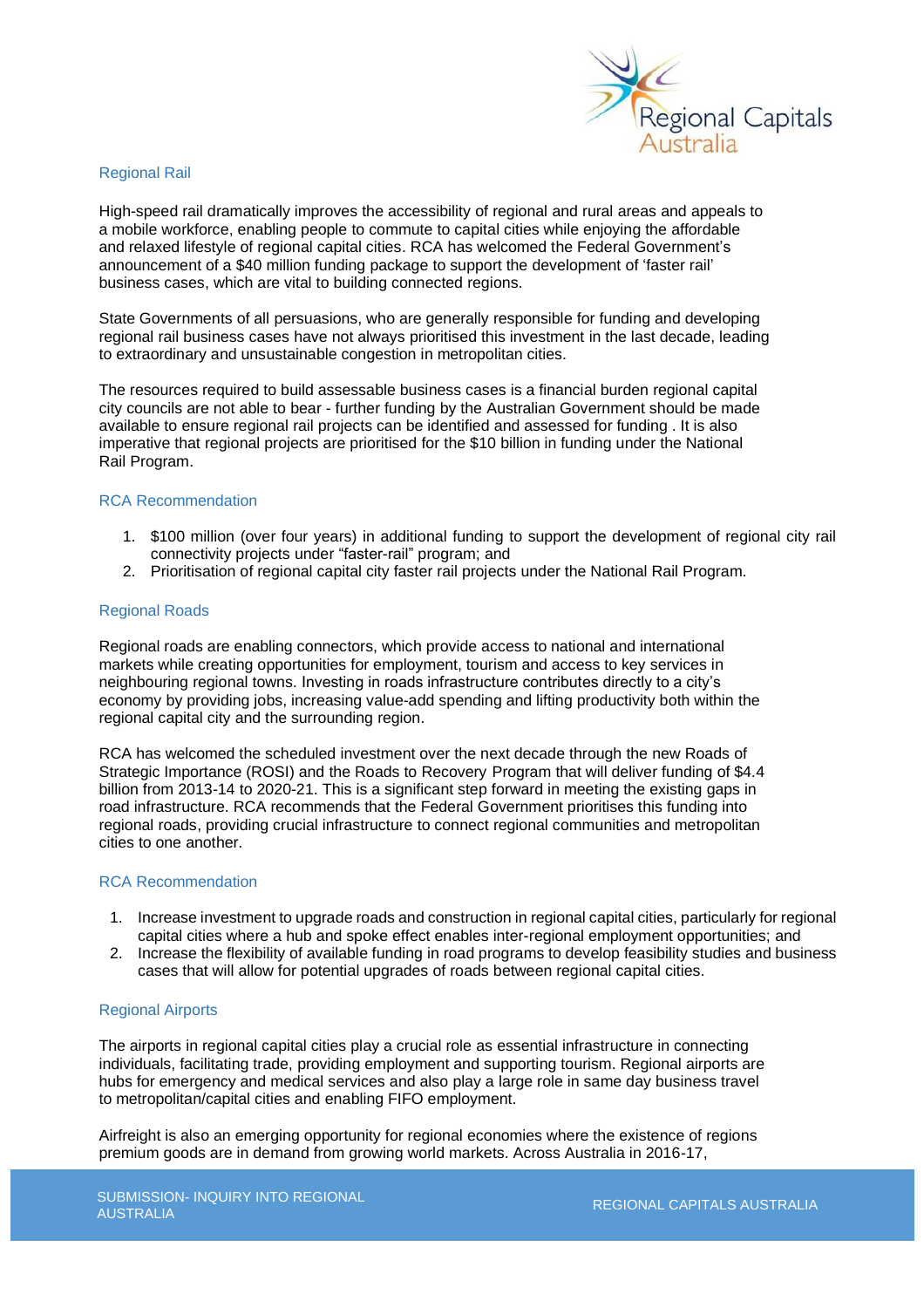

airfreight trade was worth \$130 billion, or 21% of total trade5. As capital city airports continue to face the demands of population growth, unlocking the potential of regional airports to increase airfreight capacity and share in the airfreight trade presents a win-win for the Australian economy.

However, the cost of urgent upgrades in regional capital city airports, which suffer from to World War II infrastructure as well as the increasing burden of ongoing security upgrades are onerous. Nearly 40% of regional airports expect persistent budget deficits over the next 10 years.

# RCA Recommendation

- 1. Provide recurrent funding for the newly established regional airport fund to ensure that regional airports can be upgraded and maintained and guarantee the sustainability of the regional aviation network; and
- 2. Providing increased flexibility for programs like the Building Better Regions Fund to include funding for feasibility studies and business case development to allow regional airports to diversify their operations offering.

#### Mobile Black Spots

Mobile coverage is of significant concern to regional capital cities. The knowledge economy, which regional capitals can contribute to greatly, is based on mobile connectivity. The 2015 Infrastructure Australia Audit has projected that *"demand for telecommunications infrastructure*  will continue growing faster than GDP growth". This growth is largely due to business and consumer demand for services that increasingly depend on high volumes of data. This includes agriculture, tourism and financial services – industries that drive regional economies. Mobile access also facilitates community safety and access to social infrastructure such as medical services, social connectedness and liveability factors around wellbeing.

RCA welcomed the commitment of an additional \$160 million for rounds 5 an 6 of the Mobile Black Spot Program for regional and remote communities across Australia. Regional capital cities should be clearly prioritised for further funding to ensure they are not left behind in economic connectivity and competitiveness.

## RCA Recommendation

- 1. Invest an additional \$500 million over three years to enable the prioritisation of regional capital cities in the roll out of the Mobile Black Spot Program; and
- 2. Set aside funding for monitoring and evaluation post program rollout and a contingency of funding to undertake additional work as required.

# **Productive Regional Capital Cities**

Regional capital cities are the hubs through which the majority of Australia's agribusiness and resources exports move. They are also employment centres for wider regional areas, where demand for service sectors is growing. Collectively, Australia's regions account for around 40% of total national economic output and most importantly, have a stabilising effect on Australia's economy.<sup>6</sup>

Regional capital cities will continue to be key to Australia's global competitiveness, but more must

5 Commonwealth of Australia, Inquiry into National Freight and Supply Chain Priorities, Supporting paper No. 1, Air freight, March 2018, https://infrastr [chain-priorities/supporting-papers/files/Supporting\\_Paper\\_No1\\_Air\\_freight.pdf](https://infrastructure.gov.au/transport/freight/freight-supply-chain-priorities/supporting-papers/files/Supporting_Paper_No1_Air_freight.pdf)

6 Regional Australia Institute, 'The Economic contribution of regions to Australia's prosperity'[, http://www.regionalaustralia.org.au/wp](http://www.regionalaustralia.org.au/wp-content/uploads/Talking-Point-The-economic-contribution-of-regions-to-Australia)[content/uploads/Talking-Point-The-economic-contribution-of-regions-to-Australia's-prosperity\\_to-send.pdf](http://www.regionalaustralia.org.au/wp-content/uploads/Talking-Point-The-economic-contribution-of-regions-to-Australia)

REGIONAL CAPITALS AUSTRALIA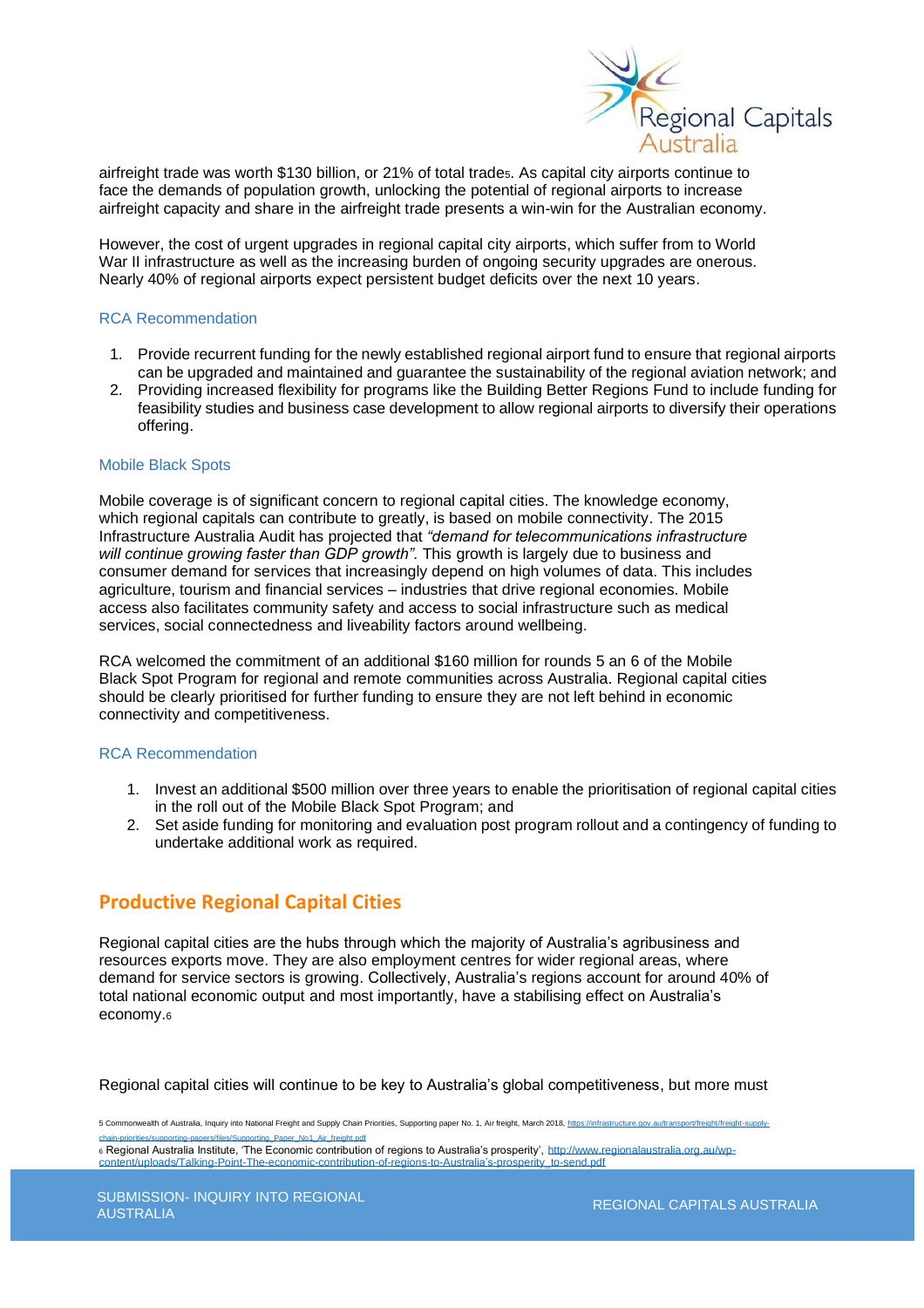

be done to ensure they are able to adapt successfully to local structural economic change and emerging market trends. To remain competitive at a local and global level, regional capital cities need to capitalise on their core strengths while ensuring there is adequate diversification of industry and labour force to guard against industry-specific downturns and economy-wide shocks if they are to have an effective service based labour force that can support primary and secondary industries.

Achieving the diversification of industry, building the labour force and encouraging greater economic productivity can be more rapidly undertaken by funding the decentralisation of public services initiatives and providing incentives for businesses to shift to regional capital cities.

## **Decentralisation**

The rise of connectivity technology and the changing drivers of Australia's economy towards knowledge roles presents numerous opportunities. The decentralisation of government departments and the private sector also presents a unique opportunity to build on the economic capability of Australia's regional capital cities through economic diversification. There are numerous benefits of decentralisation for employees and employers including cost-saving, workplace flexibility, greater workforce participation, increased business resilience and reduced costs.

RCA notes that there is a growing trend of Australian employees using technology to work remotely and recommends that a program of teleworking is supported by Government. The results from the Characteristics of the Employment Survey conducted by the Australian Bureau of Statistics (ABS) in 2015 indicated that of the 11.6 million people employed in Australia, 3.5 million were teleworkers, which has been steadily increasing over time. Previous efforts at government decentralisation have proven to be successful.<sup>7</sup> (see our submission http://regionalcapitalsaustralia.org/wp-content/uploads/2017/09/Decentralisation-Reg-Development-Submission-FINAL-1.pdf)

## RCA Recommendation

- 1. Funding is allocated for an accelerated decentralisation program to enable the Australian Public Service to relocate staff to regional capital cities; and
- 2. Provide a teleworking budget for Commonwealth employees and set yearly targets for each Commonwealth department, corporate entity and statutory authority to offer teleworking opportunities for a percentage of its staff.

## Business Incentives for regional investment

Building regional capital cities requires the creation of liveable and affordable urban forms as well as a partnership with private investors and businesses that are committed to decentralise their operations. This commitment can be fast-tracked through Federal Government investment and incentivising business opportunities in regional capital cities. The decision in 2015-16 by the Federal Government to cut the business tax rate for smaller businesses was a step forward. Further tax breaks specifically available for regional businesses should be offered to further incentivise business operation in the regions.

RCA also recommends that funding for the Federal Government Industry Innovation and Competitiveness Agenda and the investment of \$188.5 million for Industry Growth Centres is

<sup>7</sup> House of Representatives Select Committee on Regional Development and Decentralisation, '*Regions at the ready; investing in Australia's future*' [https://parlinfo.aph.gov.au/parlInfo/download/committees/reportrep/024136/toc\\_pdf/RegionsattheReadyInvestinginAustralia'sFuture.pdf;fileT](https://parlinfo.aph.gov.au/parlInfo/download/committees/reportrep/024136/toc_pdf/RegionsattheReadyInvestinginAustralia)

[ype=application/pdf](https://parlinfo.aph.gov.au/parlInfo/download/committees/reportrep/024136/toc_pdf/RegionsattheReadyInvestinginAustralia) pg.xxvii

REGIONAL CAPITALS AUSTRALIA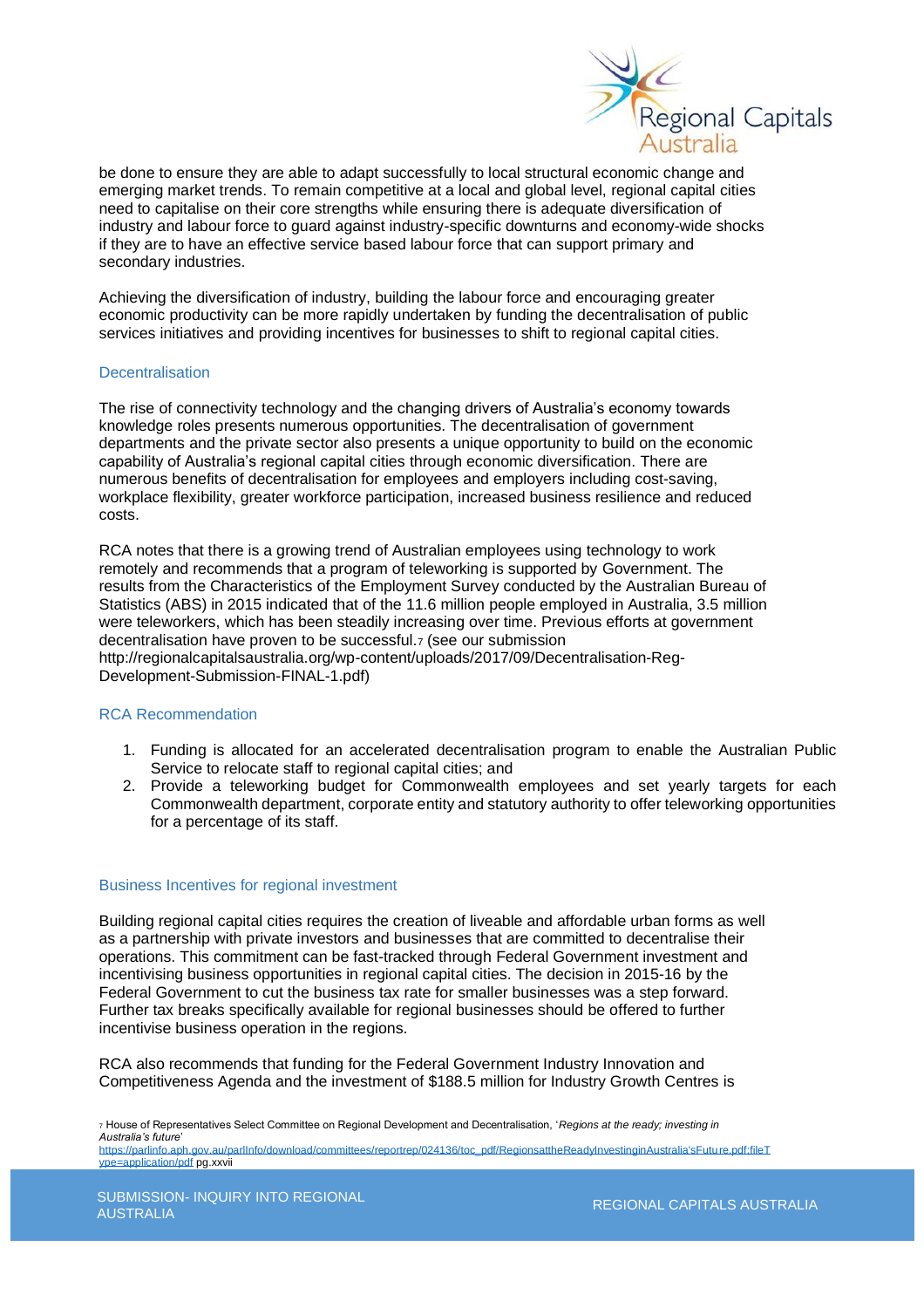

prioritised for regional capital cities.

## RCA Recommendations

- 1. Industry Innovation and Competitiveness Agenda Industry Growth Centres funding is prioritised for regional capital cities; and
- 2. Implementing tax incentives for businesses that re/establish operations in regional capital cities.

# **Liveable Regional Capital Cities**

Regional capital cities are seen as a desirable 'liveable alternative' rating highly for liveability; offering great lifestyle, short travel times, affordable housing and clean air. The liveability of regional capital cities offers an alternative for people and businesses seeking to escape congested metropolitan cities – people making the switch are often of a highly educated mobile workforce, bringing a diverse range of skills and innovative business models with them to the regional capital cities.

To continue to build on the liveability of regional capital cities, greater investment is required in social amenity to ensure that our member cities can not only attract a mobile workforce but also retain these workers and their families.

# Tertiary Education

University study and research generates more highly skilled students who are better prepared to be creative and entrepreneurial to meet future job challenges. Whilst regional Australia accounts for almost 40% of the population, young people aged 15-24 years from rural and regional Australia are almost half as likely to be attending university as young people in metropolitan areas and less likely to have completed a Bachelor degree. Many more leave regional communities to undertake further education causing a significant 'brain-drain'.

Thriving regional universities are essential to help ameliorate this discrepancy. Regional universities help to train, attract and retain skilled workers required for a successful and diversified economy. Historically, students who study in regional areas are likely to remain in the regions, contributing socially and economically to their communities. They also overwhelmingly apply to courses in the fields most in demand in their areas, particularly nursing, education, agriculture and environmental courses.<sup>8</sup> Evidence to this fact has been identified by the Regional University Network, which found that 7 out of 10 graduates from regional universities have found employment in regional Australia, compared to 2 out of 10 graduates who work in the regions when they study in metropolitan areas.9

RCA welcomed the \$134.8 million investment in November 2018 for access to regional higher education provision and scholarships and also the formation of a Regional Education Expert Advisory Group as a strong commitment exploring the needs of regional students. RCA notes that other initiatives, such as the inclusion of universities in place-based initiatives including City and Regional Deals, and the restoration of the demand-driven student system for studying at university are also needed to address the inequities caused by geographic isolation and disadvantage. Ensuring that tertiary study, including both higher education and vocational education and training opportunities exist in regional capital cities will work to address the gap in educational attainment between metropolitan areas and the regions.

8 Australian Government, Department of Education, *Undergraduate Applications, offers and acceptances 2014* 9 Jobs and Productivity Effects of the Regional Universities Network, 2018, Nous Pty Ltd http://w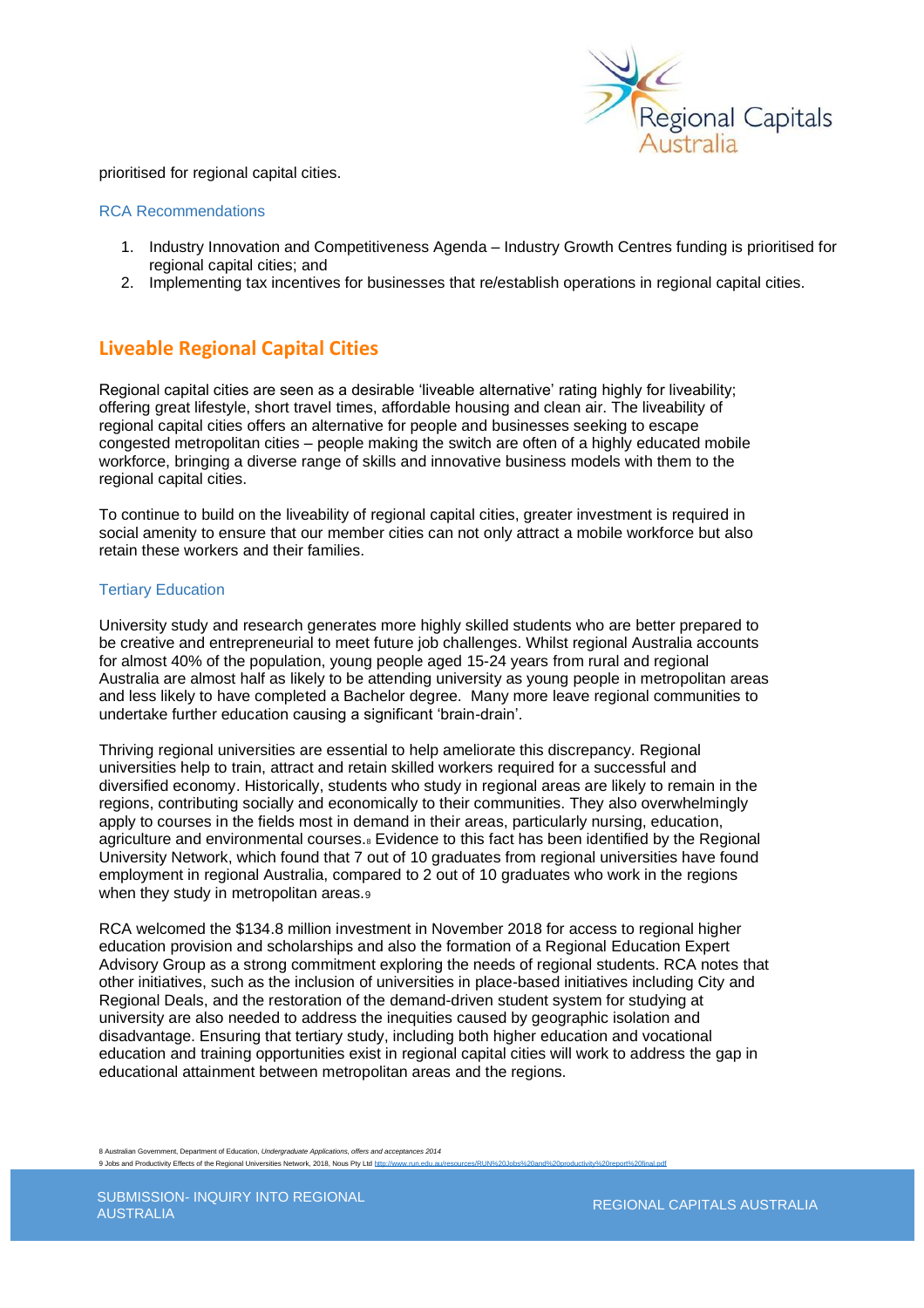

## RCA Recommendations

- 1. Restore the demand-driven student system for university places;
- 2. Provide ongoing funding for the Regional University Centres;
- 3. Provide more scholarship opportunities for regional students who study at regional campuses in order to cover the costs of education, accommodation and living expenses; and
- 4. Establish a fund that will allow the recommendations of the Regional Higher Education Expert Advisory committee to be delivered.

# Generating Greater Social Amenity

At the core of liveable regional capital cities are assets and services that build the social capacity of communities including arts centres, community sporting facilities, accessible foreshores or connected and activated Central Business Districts. High amenity regional capital cities provide the sorts of amenity that people living in metropolitan cities are accustomed to having in order to enhance their lives, while also making smaller rural towns more liveable. The amenities of regional capital cities are frequently accessed by local residents, as well as those in surrounding towns and rural areas.

Investment in social infrastructure increases amenities and attracts investment from companies and individuals, delivering regional development through a range of benefits from community maintenance to economic growth. There is a clear case for this investment, the Regional Australia Institute (RAI) estimates that for every 100,000 Australians who choose to live in regional capital cities rather than the big five metropolitan cities, that an additional \$50 billion will be released into the economy over 30 years in reduced congestion costs alone.

Existing funding such as the Building Better Regions Fund and the Regional Growth Fund do not sufficiently match need, nor do they provide certainty through long-term fund allocations. Both funding streams should be expanded in terms of funds available and extended to provide greater long-term security.

# RCA Recommendation

- 1. \$2 Billion combined Building Better Regions and Regional Growth Fund (over 4 years) that will meet the various productive and liveability needs of regional Australia. This funding should:
	- I. Have flexible guidelines that target regional economic and population growth;<br>II. Support the development of business cases:
	- II. Support the development of business cases;<br>III. Serve as a funding mechanism for projects in
	- Serve as a funding mechanism for projects identified as part of any Regional Deals; and
	- IV. Like the current Regional Growth Fund and Building Better Regions Fund be able to fund small projects up to \$10 million and large projects of over \$20 million.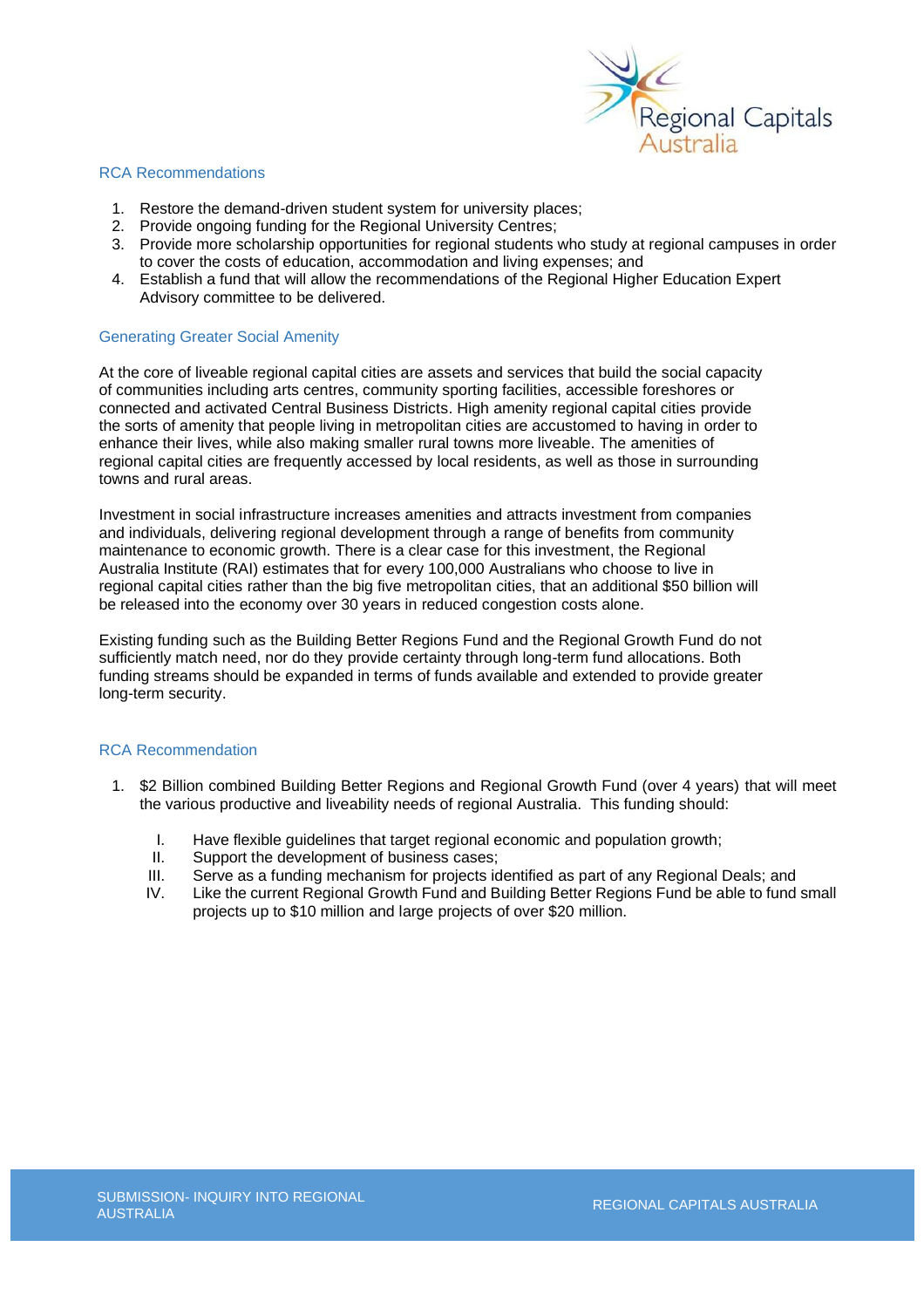# SUMMARY OF RECOMMENDATIONS



| <b>Population</b>                        | 1              | Ensure the Australian Government maintains an increasing and ongoing commitment to regional migration to allow                                                                                                           |
|------------------------------------------|----------------|--------------------------------------------------------------------------------------------------------------------------------------------------------------------------------------------------------------------------|
| Growth                                   |                | for the policy to achieve it's intended purpose.                                                                                                                                                                         |
|                                          | $\overline{2}$ | The government commit to a regional living campaign that promotes the many benefits of living in a regional capital<br>city.                                                                                             |
| The Hub and<br><b>Spoke Model</b>        | 3              | Further investigate the mapping of the service 'hub' role of all regional capital cities as a matter of priority.                                                                                                        |
|                                          | 4              | Use this information to plan and prioritise investments identified in the Government's development Regions 2030:<br>Unlocking Opportunity Program and the Smart Cities - City Deals program.                             |
| <b>National Urban</b><br><b>Policy</b>   | 5              | Increase the number of regional cities to be measured under the National Cities Performance Framework to 51 – to align with<br>the objectives of the Smart Cities Plan and to enable regional city deals to be measured. |
|                                          | 6              | Develop a specific dataset measuring performance in all regional capital cities (of varying populations).                                                                                                                |
| <b>Regional and</b><br><b>City Deals</b> | $\overline{7}$ | Assign appropriate funding for the Department of Regional Development, Infrastructure and Cities to design a process to allow<br>for the next round of Regional and Regional City Deals.                                 |
|                                          | 8              | Use the \$2 Billion Building Better Regions / Regional Growth Fund as a source of funding for the federal component of any<br>Regional / Regional City Deals.                                                            |
| <b>National</b><br><b>Broadband</b>      | 9              | Prioritise regional capital cities for additional funding as the roll-out of the National Broadband Network continues.                                                                                                   |
| Network (NBN):                           | 10             | Prioritise the investment of Full Fibre to the Premise in regional capital cities.                                                                                                                                       |
|                                          | 11             | Undertake an annual review of quality of broadband service across Regional Capital Cities to establish connectivity gaps.                                                                                                |
| Rail<br><b>Connectivity</b>              | 12             | \$100 million (over four years) in additional funding to support the development of regional city rail connectivity projects under<br>"faster-rail" program.                                                             |
|                                          | 13             | Prioritisation of regional capital city faster rail projects under the National Rail Program.                                                                                                                            |
| Access by                                | 14             | Increase investment to upgrade roads and construction in regional capital cities, particularly for regional capital cities where a                                                                                       |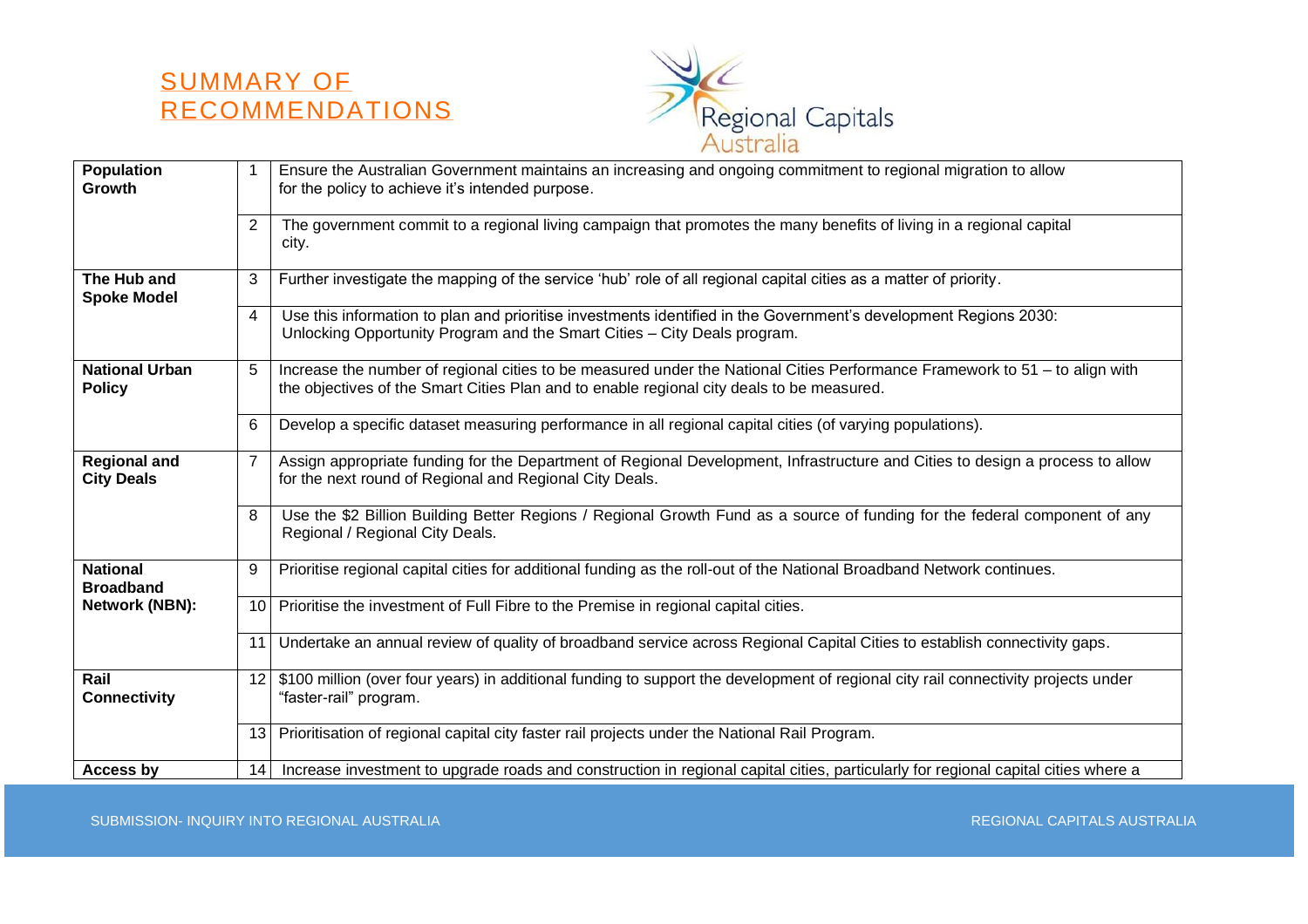

| <b>Roads</b>                        |           | hub and spoke effect enables inter-regional city employment opportunities.                                                                                                                                                        |
|-------------------------------------|-----------|-----------------------------------------------------------------------------------------------------------------------------------------------------------------------------------------------------------------------------------|
|                                     | 15        | Increase the flexibility of available funding in road programs to develop feasibility studies and business cases that will allow for<br>potential upgrades of roads between regional capital cities.                              |
| Regional<br><b>Airports</b>         | 16 I      | Provide recurrent funding for the newly established regional airport fund to ensure that regional airports can be upgraded and<br>maintained and guarantee the sustainability of the regional aviation network.                   |
|                                     | 17        | Providing increased flexibility for programs like the Building Better Regions Fund to include funding for feasibility studies and<br>business case development to allow regional airports to diversify their operations offering. |
| <b>Mobile Black</b><br><b>Spots</b> |           | 18 Invest an additional \$500 million over three years to enable prioritisation of regional capital cities in the roll out of the Mobile<br>Black Spot Program.                                                                   |
|                                     |           | 19 Set aside funding for monitoring and evaluation post programme roll-out and a contingency of funding to undertake additional<br>work as required.                                                                              |
| <b>Decentralisation</b>             | 20        | Funding is allocated for an accelerated decentralisation program to enable the Australian Public Service to relocate staff to<br>regional capital cities.                                                                         |
|                                     | 21        | Provide a teleworking budget for Commonwealth employees and set yearly targets for each Commonwealth department<br>corporate entity and statutory authority to offer teleworking opportunities for a percentage of its staff.     |
| <b>Business</b><br>incentives       | 22        | Industry Innovation and Competitiveness Agenda - Industry Growth Centres funding is prioritised for regional capital cities.                                                                                                      |
|                                     | 23        | Implementing tax incentives for businesses that re/establish operations in regional capital cities.                                                                                                                               |
| <b>Tertiary</b><br>education        | 24        | Restore the demand-driven student system for university places.                                                                                                                                                                   |
|                                     | 25        | Provide ongoing funding for the Regional University Centres.                                                                                                                                                                      |
|                                     | <b>26</b> | Provide more scholarship opportunities for regional students who study at regional campuses in order to cover the costs of<br>education, accommodation and living expenses.                                                       |